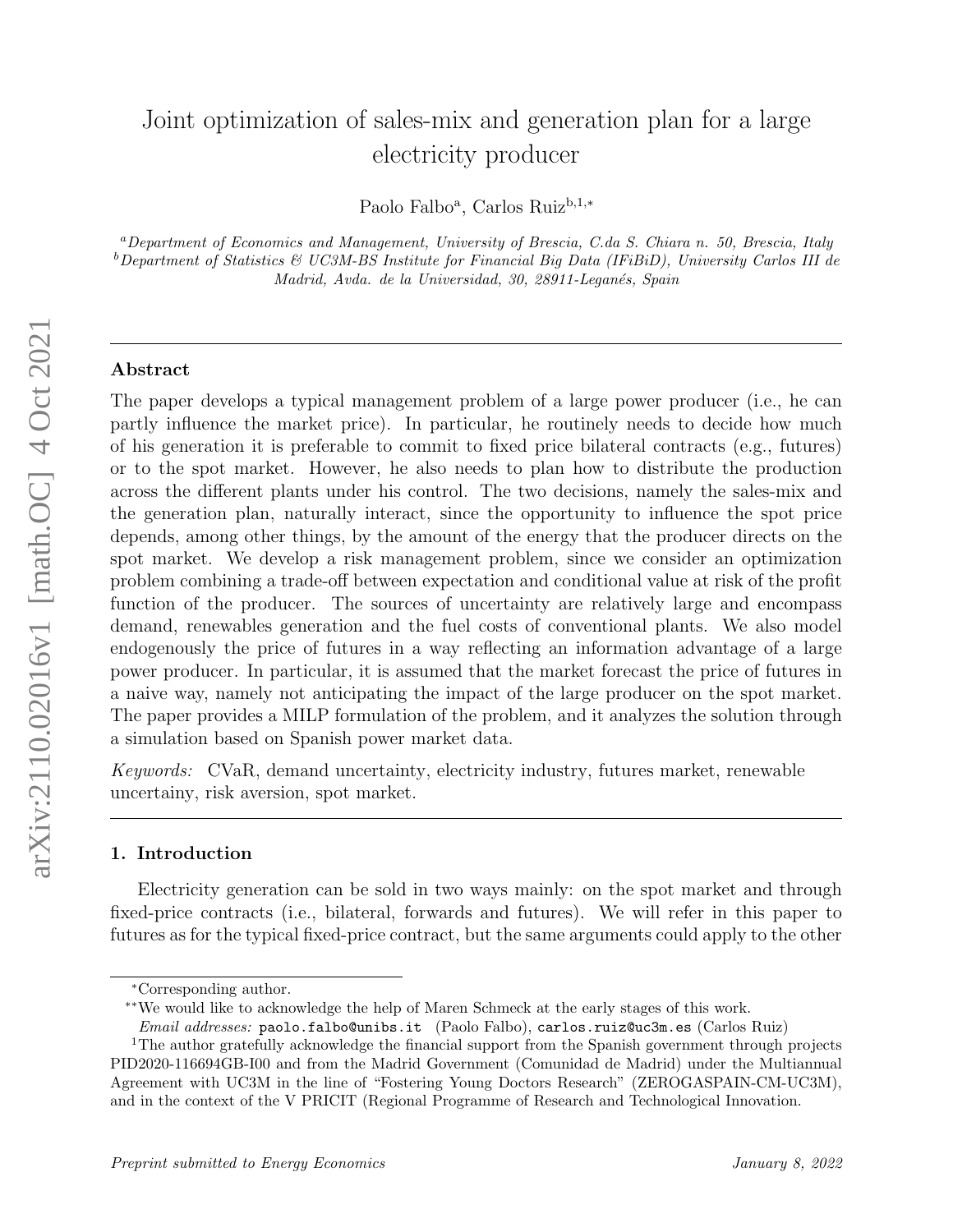types. Deciding how to optimally distribute power generation between the two channels is known as the *sales-mix* problem. Such decision affects the profit of the producer significantly. Since futures contracts fix the sales price and the quantity of energy to be delivered, they introduce a fixed component in the profit function.

However, fixed price contracts do not necessarily reduce the volatility of profits. Spot prices tend to move according to direct generation costs, so directing the output to the spot market turns out in some cases to reduce rather than increase volatility of profits. A second major advantage of selling generation on the spot market is that of using superior information. Bids on the spot market are submitted knowing generation costs, the residual demand and the capacities made available by competitors.

Such information is key to optimize the *generation plan*, that is how different plants and their capacities are assigned to satisfy the demand. In particular, directing the generation of cheapest technologies to satisfy either futures contracts or the spot market can have a significant impact on the spot price and consequently on profit. So, even if the sales-mix decision is usually taken before that of the generation plan, the two are clearly linked and so a major producer needs to optimize them jointly.

In this paper we model such a joint optimization problem, considering several important general settings of the electricity markets. In the first place the model accounts for the interplay between the spot and the futures prices of electricity. In particular, the futures price is modeled as a risk neutral expectation of the spot price that the market obtains by (partially) anticipating the optimal behaviour of the major producer. Secondly, the model includes the impact of the sales-mix decision on the spot demand. In particular the demand of electricity arriving on the spot market is reduced by the amount of energy that the major producer commits to the futures contracts. Moreover, to account for the relevance of the renewable energy (RE) technologies and risk aversion, the problem is formulated in four versions combining the case where the major producer is endowed with high and low percentage of renewables of his total capacity, and he is either risk neutral or risk averse.

All these features make this work original with respect to the existing literature. In particular, this works improves the findings of [Falbo and Ruiz](#page-22-0) [\(2019\)](#page-22-0), which also optimize the joint sales-mix and generation plan decisions, but taking futures price as an exogenous parameter and letting market demand independent of the fixed-price contracts signed by the major producer.

Modeling futures price as an endogenous variable allows this work to analyze under which conditions positive or negative risk premia emerge in electricity markets. Several other works have analyzed the impact of futures or forward transactions. [Allaz](#page-21-0) [\(1992\)](#page-21-0) and [Allaz and Vila](#page-21-1) [\(1993\)](#page-21-1) study a model of the relationship between futures and spot markets, in the contest of a duopoly model, show that market prices may decrease with the introduction of futures trading. That model has been also considered by [Dong and Liu](#page-22-1) [\(2007\)](#page-22-1) in the context of a supply chain where players are risk averse. The impact of introducing fixed-price contracts on supply chain efficiency has also been studied by [Mendelson and Tunca](#page-23-0) [\(2007\)](#page-23-0). These authors show that supply and demand uncertainty play a key role in the relationship between forward and spot trading. According to [Popescu and Seshadri](#page-23-1) [\(2013\)](#page-23-1) the uncertainty of demand is also found to affect significantly the optimal sales policy in forward and spot markets. In particular, the authors find that demand elasticity conditions significantly forward and spot trading volume.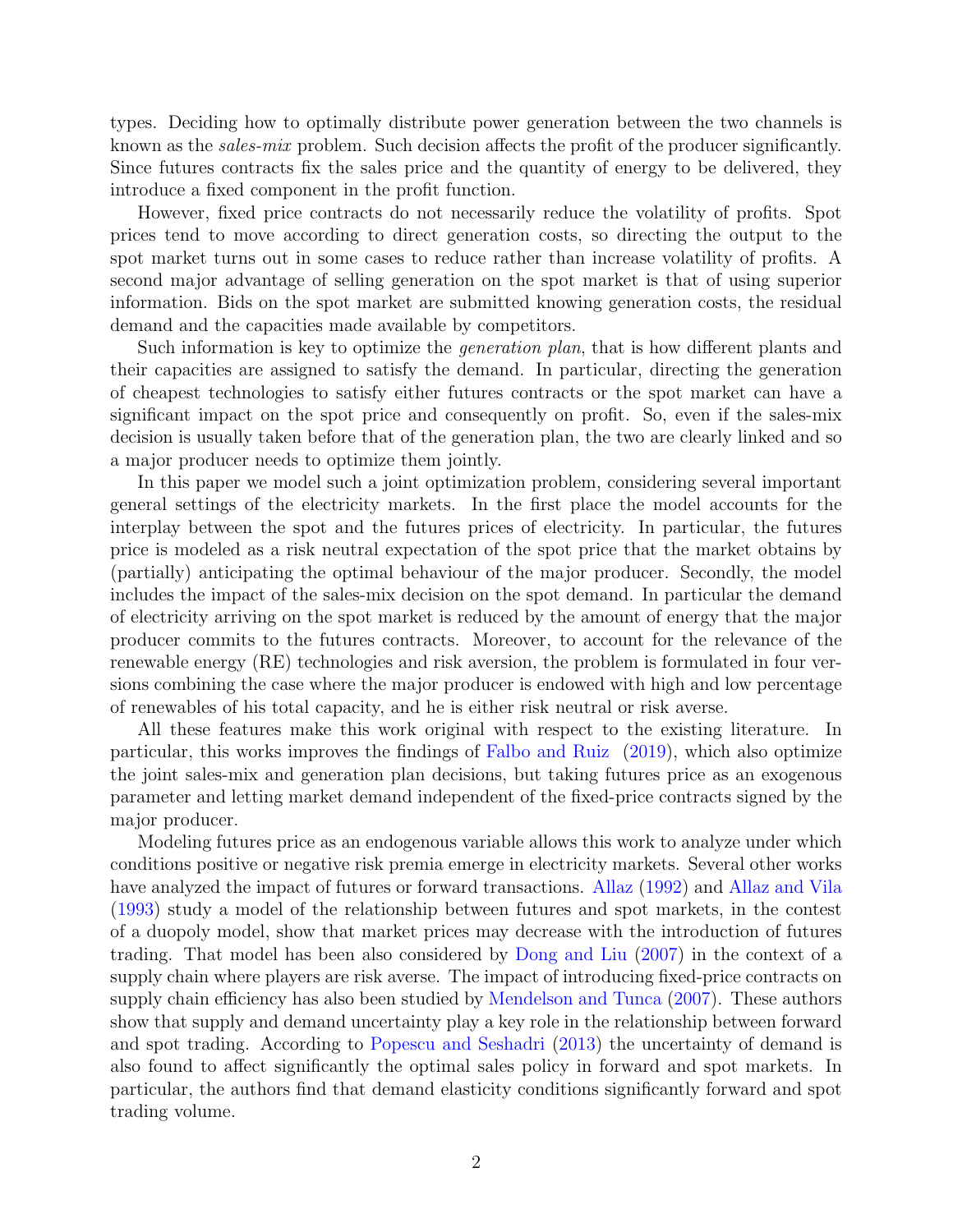Another important feature of the analysis in this work is concerned with the correlation between demand of electricity and renewable generation. This element is often neglected in the literature of futures electricity markets, yet it is a central factor affecting the expected prices of electricity. [Falbo and Ruiz](#page-22-0) [\(2019\)](#page-22-0) report empirical evidence that such correlation can change significantly across different regions and through time. They also show how such factor influences the optimal policy of a power company. However, their model did not allow them to check the impact on the futures prices. Some papers have focused on the correlations among other key factors characterizing the electricity markets. In their analysis on price forecasting and risk management for an electricity producer [Alvarez et al.](#page-21-2) [\(2010\)](#page-21-2) focus on time varying correlations between electricity prices and demand. Same type of correlation has also been analyzed in [Boroumand et al.](#page-21-3) [\(2015\)](#page-21-3) to the purpose of setting up an optimal hedging portfolio management for retailers seeking to meet demand in different intraday time segments. In this work such correlation is endogenous as it is the result of the interaction between demand and the strategic bidding of the major producer.

The impact of renewables on the power sector has also been analyzed under different aspects. [Bell et al.](#page-21-4) [\(2015\)](#page-21-4) find a small correlation between electricity demand and wind speed in Australia, tending to increase during their observation period (2010-2012). They analyze the benefit of meeting electricity demand in the different Australian states (without the use of storages) resulting from this increasing correlation. Still focusing on the Australian market [Cutler et a.](#page-22-2) [\(2011\)](#page-22-2) also find strong evidence of negative correlation between wind generation and electricity price. In [Chaiamarit and Nuchprayoon](#page-22-3) [\(2014\)](#page-22-3) the authors assess the impact of several renewable sources on the demand of electricity and, consequently, find meaningful implication on operating costs. Large evidence of a negative impact of RES on electricity prices in Germany has been found by [Dilig et al.](#page-22-4) [\(2016\)](#page-22-4).

The correlation among the key variables of electricity markets is also central to the problem of diversifying the technology portfolio (also referred as the energy-mix problem). [Adabi](#page-21-5) [et al.](#page-21-5) [\(2016\)](#page-21-5) and [Delarue et al.](#page-22-5) [\(2011\)](#page-22-5) resort to the theory of financial portfolios. In particular, the latter paper combines short term generation and long term investment optimization. Interestingly such work shows that wind capacity can help to lower the risk on generation cost. However, that paper focuses just on the cost side the problem, so it misses the correlation between electricity prices and producing factors (usually gas cost), which drives the risk of electricity generators. Vice versa, a paper explicitly considering the opportunity to reduce risk leveraging on the correlation between electricity price and generation costs is that of [Falbo et al.](#page-22-6) [\(2010\)](#page-22-6). The connection of this paper with this work is that in both cases (part of) the solution of the optimization problem is set with the sales-mix between spot market and bilateral contracts. However, in that work the decision is taken by individual price-taker producer, while here a game theoretic approach is considered between a producer and more competitors, so that electricity price is an outcome depending on the solution adopted in the game.

Focusing on electricity markets, [Niu et al.](#page-23-2) [\(2005\)](#page-23-2) propose a supply function equilibrium model to derive the optimal bidding strategy of firms considering forward contracts. An oligopolistic model is used by [Anderson and Hu](#page-21-6) [\(2008\)](#page-21-6) to study how futures trading may increase social welfare when retailers have market power. [Bushnell](#page-22-7) [\(2007\)](#page-22-7) extend the Allaz Vila model to multiple firms and increasing costs to show that suppliers' market power plays a key role in the interaction between forward and spot trading. A stochastic programming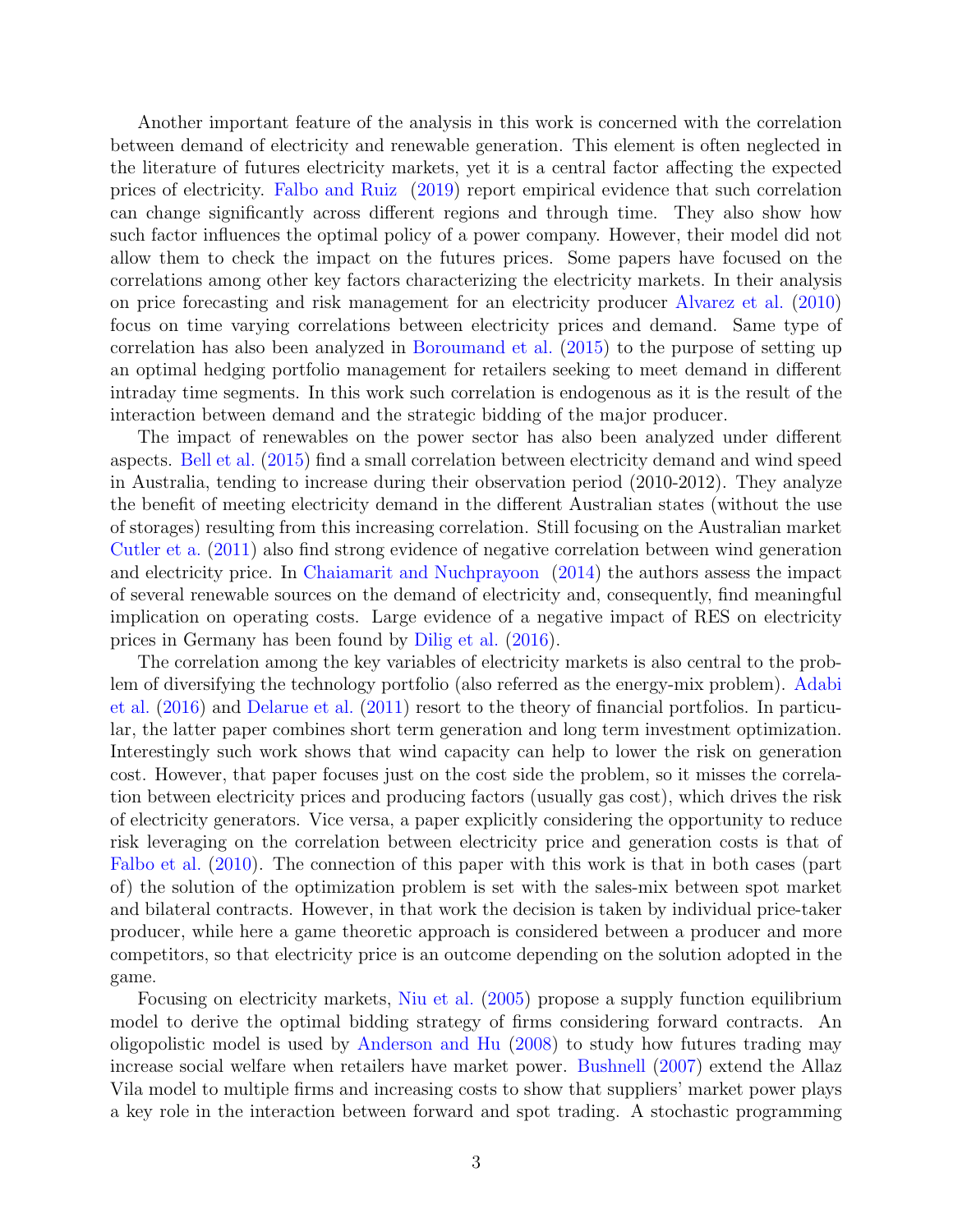framework is presented by Carrión et al.  $(2007)$  to derive the optimal futures and spot trading by a risk-averse and a price-taking retailer. Similar to the proposed model, [Conejo et](#page-22-9) [al.](#page-22-9) [\(2008\)](#page-22-9) analyze the optimal involvement of a price-taker electricity producer in the futures market considering risk aversion and exogenous prices. An equilibrium model is proposed by [A¨ıd et al.](#page-21-7) [\(2011\)](#page-21-7) to show that vertical integration plays a key role in the relationship between spot and forward markets with demand uncertainty. Another equilibrium model is presented in [Ruiz et al.](#page-23-3) [\(2012\)](#page-23-3) to analyze the equilibria in futures and spot markets with oligopolistic generators and conjectural variations. Different types of futures contracts, and their impact on the market outcomes, are tested in a game theoretical setting by [Oliveira et](#page-23-4) [al.](#page-23-4) [\(2013\)](#page-23-4). [Fanzeres et al.](#page-22-10) [\(2015\)](#page-22-10) derive the optimal contracting strategy of a price-taker and risk averse energy trading company which operates with a renewable portfolio. Considering a medium-term model, Marí et al. [\(2017\)](#page-22-11) propose a heuristic algorithm to derive the optimal involvement in pool and bilateral contracts of a generation company.

This paper contributes to the state-of-the-art on this topic by presenting a new complex and computationally efficient tool for decision making under uncertainty. Power producers can benefit from it in order to decide which is the optimal level of commitment in a futures market, together with the most adequate strategy (generation plan) to supply that energy. Similarly, market operators can use it to evaluate the impact of competition and risk aversion in two-stage markets and infer how these may evolve in the coming years under the smart grid paradigm. More specifically, the contributions of this work are seven-fold:

- 1) To derive the simultaneous optimal sales-mix and generation plan of a generation company with different types of technologies: nuclear, renewables and conventional generation units.
- 2) To model the multivariate risk generated by the interaction of by demand load, renewable generation, and generation costs uncertainties.
- 3) To account for the generators market power by the endogenous formation of spot prices.
- 4) To formulate a bi-level stochastic optimization model to derive the optimal strategy in 1). The model is converted into an equivalent single level Mathematical Problem with Equilibrium Constraints (MPEC) that is latter linearized without approximation into an equivalent Mixed-Integer Linear Problem (MILP) easy to solve by available branch-and-cut solvers.
- 5) To extend the model formulation in 4) to account for risk via the Conditional Valueat-Risk (CVaR).
- 6) To analyze the impact of demand, renewable generation and direct costs volatility adopting a set of realistic numerical simulations based on Spanish Electricity Market data.
- 7) To analyse the impact of the "information gap hypothesis" on the way spot price expectations are formed and on the prevalence of negative risk premia<sup>[2](#page-3-0)</sup> in the futures markets of the power sector.

<span id="page-3-0"></span><sup>&</sup>lt;sup>2</sup>In the financial literature of futures contracts, the risk premium is referred as the difference between the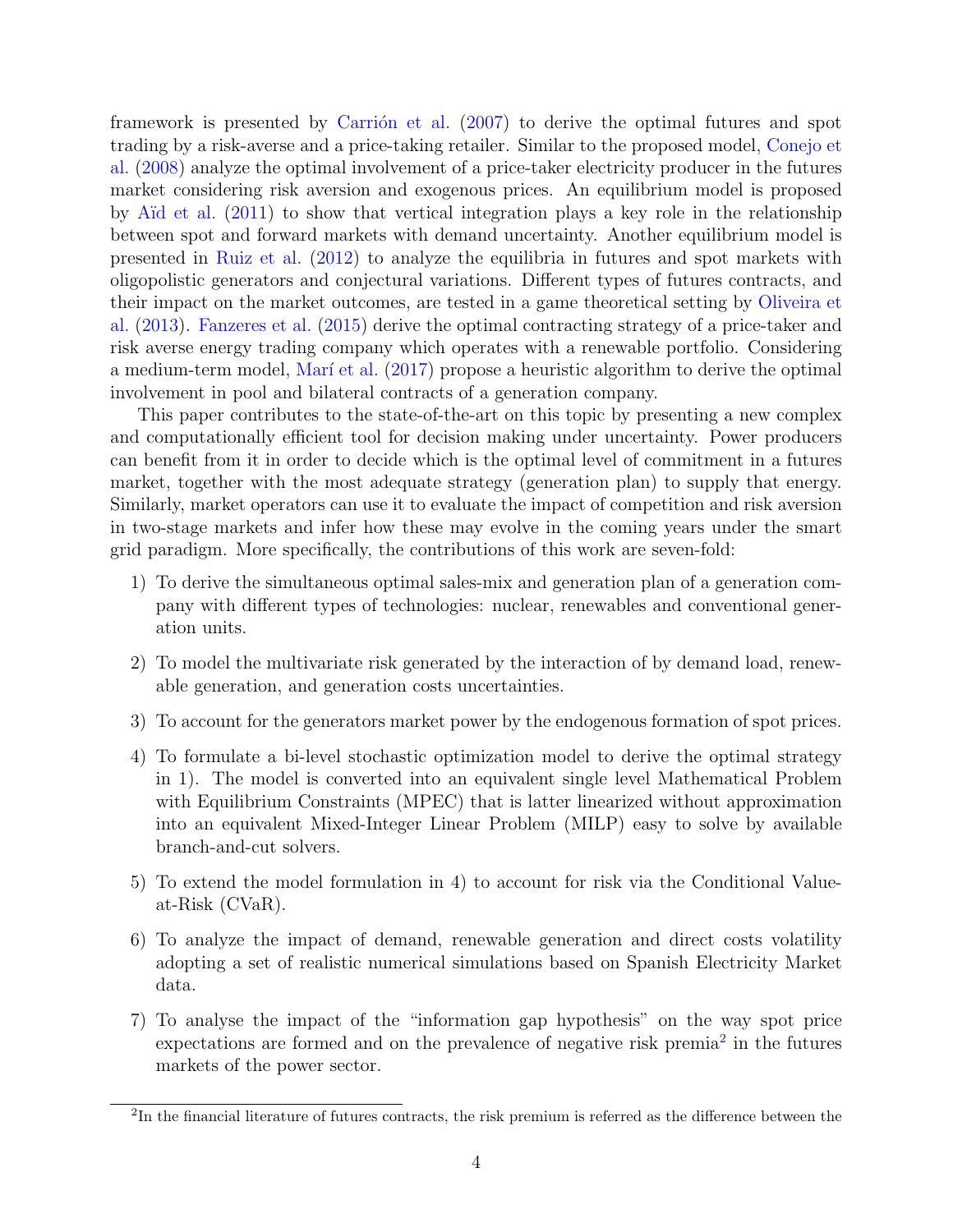#### 2. Problem settings

We consider the problem faced by a strategic electricity producers that participates in a two-stage electricity market composed of a futures market that is followed by a spot market. The decisions taken in the futures market have a direct impact on the spot market, as they condition both the residual demand in that market together with the available production capacities for each technology. Index  $i = 1, \ldots, I$  is used to refer to the different generating units owned by the strategic producer while index  $j = 1, \ldots, J$  characterize each generating unit own by rival producers<sup>[3](#page-4-0)</sup>. These units i or j may be based on different generating technologies (renewable or based on fossil fuels).

We generalize the model to consider a risk averse player that needs to take two type of strategic decisions: i) how much to trade through futures and hence condition his remaining generation capacity and residual demand in the spot market, and ii) how to distribute the generation between its different units  $i$  to satisfy both the futures and spot commitments.

Regarding the futures market price  $p<sup>f</sup>$  formation, we generalize the classical non-arbitrage condition, which states that this price equals the expected spot price. In this model, we propose to assume that the resulting futures price  $p<sup>f</sup>$  is formed based on "subjective" expectations that the different players would have on the subsequent spot market, which may be accurate or not. This will allow us testing different levels of players' "expertise" in anticipating the spot market, and to evaluate whether the market can show positive or negative risk premia.

#### 2.1. Bilevel Stochastic Formulation

The decision-making process of the strategic produce is mathematically modeled as a bilevel stochastic problem. The upper-level problem characterizes the maximization of the strategic producer profit while anticipating two lower-level problems that reproduce the clearing of the spot market: one of them is used to compute the futures market price  $p<sup>f</sup>$  (based on imperfect information about the spot market) and the other one is used to anticipate the true dispatch of its generating units (and resulting spot price). Uncertainty is incorporated to the model via scenarios (index  $\omega = 1, \ldots, \Omega$ ), reproducing different potential realizations of the uncertain parameters (renewable capacity, fuel costs, total demand, etc.) and hence different clearing of the spot market.

time t price of a futures closing at T,  $p_{t,T}^f$  and the expectation of the spot price of the underlying asset given the information available at time t,  $\mathbb{E}[p_T^s|I_t].$ 

<span id="page-4-0"></span><sup>3</sup>From the strategic producer's point of view, it is indifferent to assume a single or several rival producers owning the generating units  $j = 1, \ldots, J$ .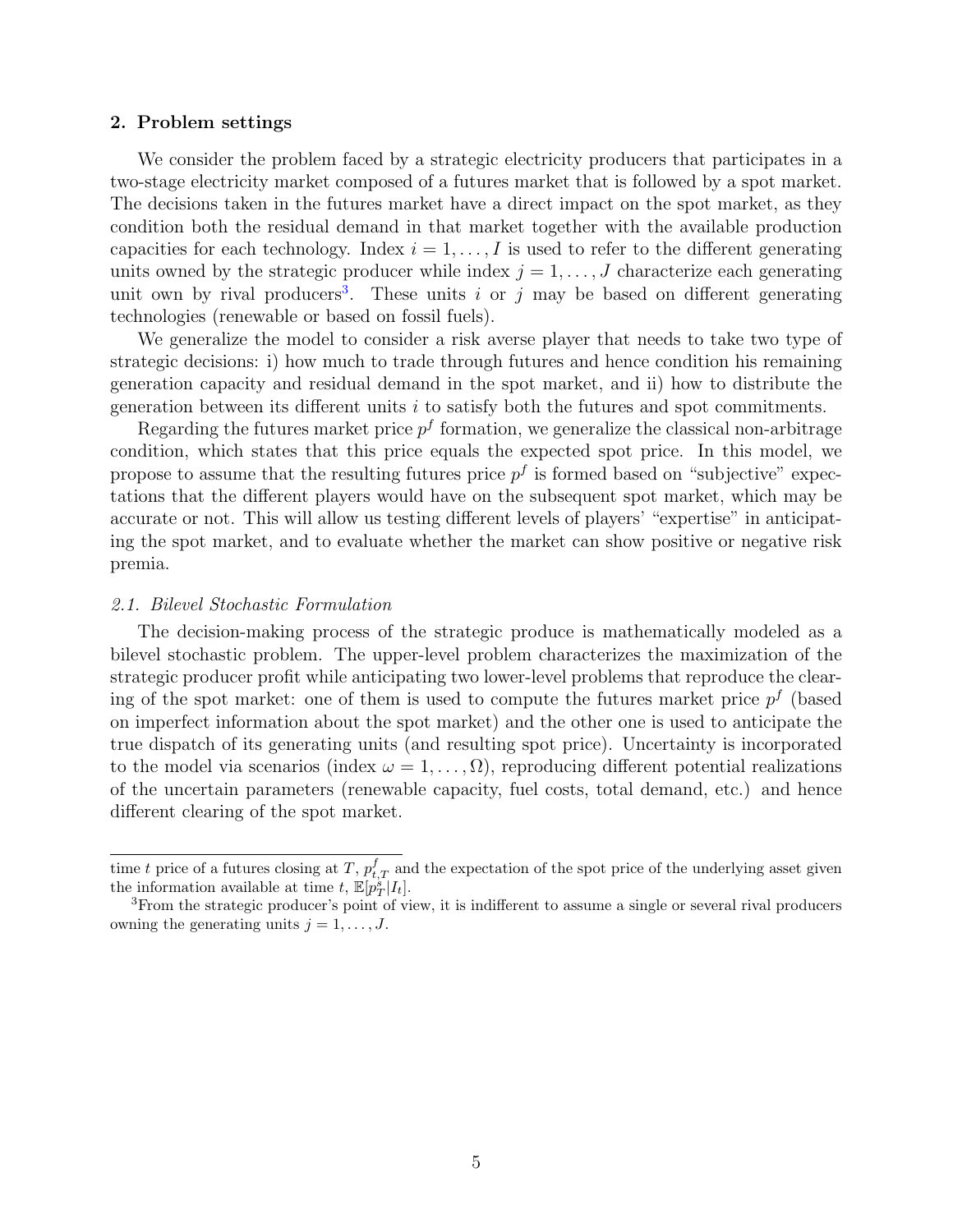The strategic produces faces the following bi-level optimization problem:

<span id="page-5-6"></span>
$$
\max_{q^{ft}, p^f, q^f_{i\omega}, q^s_{i\omega}, p^s_{\omega}, \breve{p}^s_{\omega}, \mathcal{Y}} \mathbb{H}\left[p^f q^{ft} + p^s_{\omega} \sum_{i=1}^I q^s_{i\omega} - \sum_{i=1}^I c^s_{i\omega} (q^f_{i\omega} + q^s_{i\omega}) \quad \forall \omega\right]
$$
(1a)

s.t.

<span id="page-5-1"></span><span id="page-5-0"></span>
$$
q^{ft} = \sum_{i=1}^{I} q_{i\omega}^f \qquad \forall \omega \tag{1b}
$$

<span id="page-5-3"></span><span id="page-5-2"></span>
$$
0 \le q_{i\omega}^f \le Q_{i\omega}^s \quad \forall i, \forall \omega \tag{1c}
$$

$$
p^f = \sum_{\omega=1}^{\Omega} \sigma_{\omega} \breve{p}^s_{\omega} \tag{1d}
$$

<span id="page-5-5"></span><span id="page-5-4"></span>
$$
\breve{p}^s_{\omega} \in \{ \text{``Naive''} \text{ Spot Market Clearing (2)} \} \quad \forall \omega \tag{1e}
$$

$$
q_{i\omega}^{s}, p_{\omega}^{s} \in \{ \text{``Strategic'' } Sport \text{ Market Clearing (3)} \} \quad \forall \omega \tag{1f}
$$

where H[ ] represents a general risk measure computed over the uncertain profit (expected value or value at risk for instance). Hence, the expression between brackets in [\(1a\)](#page-5-0) represents the producers profit per scenario  $\omega$ . The first term stands for the revenue obtained in the futures market, i.e., futures price  $p^f$  times futures total production  $q^{ft}$ . Note that this revenue is scenario independent, as it depends on first-stage (here and now) decisions. The second term in [\(1a\)](#page-5-0) represents the total income from selling each generating unit's spot production quantity  $q_{i\omega}^s$  at the spot price  $p_{\omega}^s$ , for each scenario  $\omega$ . Finally, the last term accounts for the total generation costs, where  $c_{i\omega}^s$  is the variable (linear) generation costs for each unit i and scenario  $\omega$ . Observe that the futures market entail a physical delivery of electricity and hence contributes to the generation costs, where  $q_{i\omega}^f$  is the amount of energy generated by unit i to satisfy the futures contract. It should be emphasized that despite the total futures trading  $q^{ft}$  is scenario independent (first-stage decision), this is not the case of how this production is latter distributed among the generating units  $(q_{i\omega}^f$  depends on  $\omega)$ , decision that can be postponed to the second stage (the futures energy delivery takes place at the same time that the spot market is cleared). Indeed, constraint [\(1b\)](#page-5-1) ensures that the total quantity traded in the futures  $q^{ft}$  is satisfied for all the scenarios  $\omega$ , by different mix of generating units.

Constraints [\(1c\)](#page-5-2) enforce, for each scenario  $\omega$  and generating unit i, that the energy quantities generated to supply the futures contract is below the maximum generation capacity for each unit *i*, i.e.,  $Q_{i\omega}^s$ . These capacities may be uncertain (depend on scenario  $\omega$ ), specially if associated to a renewable energy source.

Furthermore, we assume that the futures price  $p<sup>f</sup>$  represents the expectation of the spot price under partial information. Since we discretize the probability space into scenarios, this is computed as shown in [\(1d\)](#page-5-3), where  $\sigma_{\omega}$  is the probability associated to each scenario and  $\check{p}^s_\omega$  is the corresponding estimated spot price. In particular,  $\check{p}^s_\omega$  is obtained from the solution of the lower-level problem [\(1e\)](#page-5-4) that, under some partial information, reproduces the spot market clearing for each scenario  $\omega$ . On the contrary, the "true" spot price and dispatched quantities per scenario, anticipated by the strategic producer  $(p_{\omega}^s \text{ and } q_{i\omega}^s \text{, respectively})$ , are computed in a lower-level problem that reproduces the actual clearing of the spot market [\(1f\)](#page-5-5). The next subsections present the specific formulations of the lower-level problems [\(1e\)](#page-5-4) and [\(1f\)](#page-5-5), and how they are directly affected by the upper-decision variables.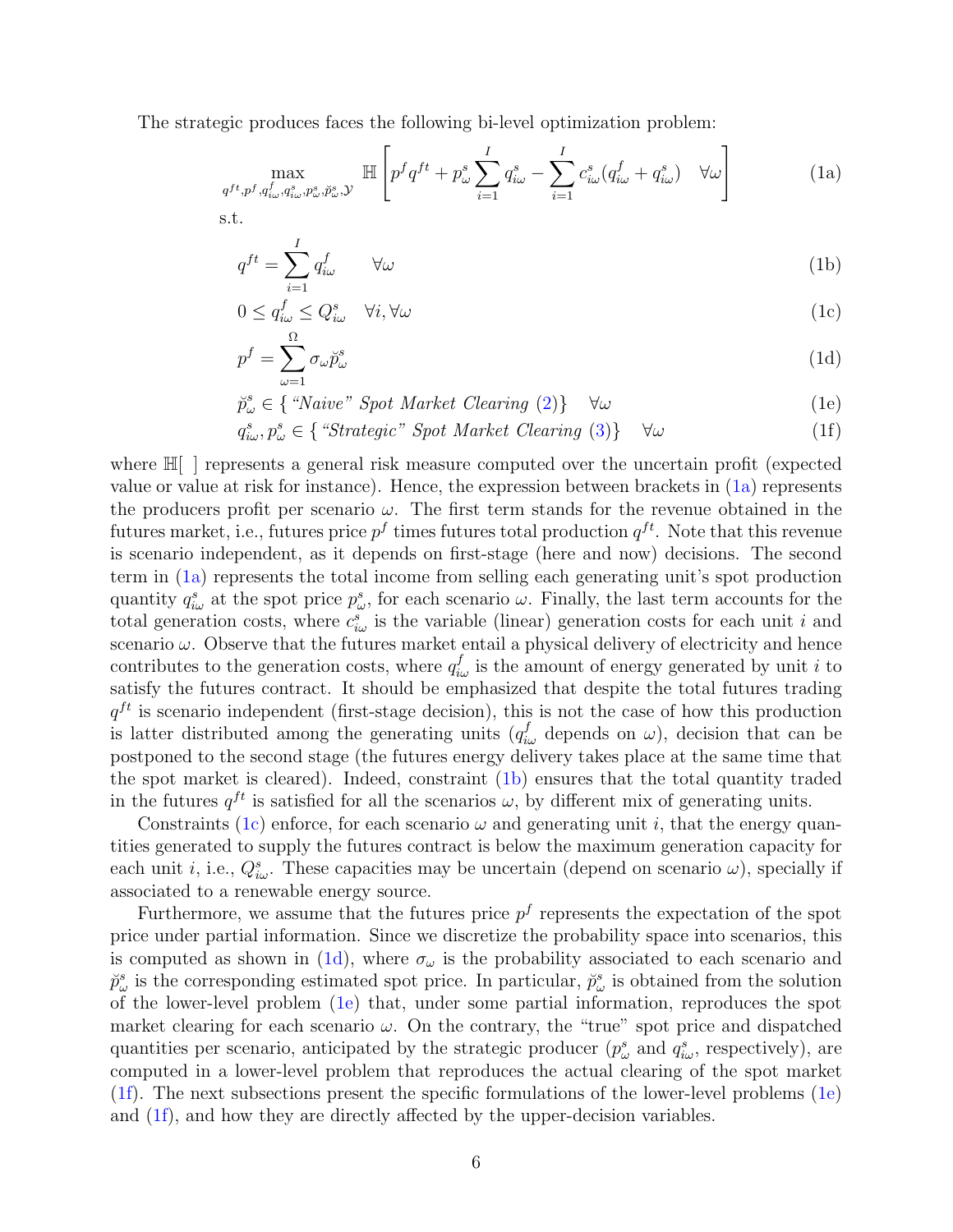# 2.1.1. "Naive" Spot Market Clearing

Problem [\(2\)](#page-6-0) below, reproduces the formation of the spot prices for each scenario  $\omega$ , assuming partial information about the decisions taken by the strategic producer. To differentiate them with the actual spot market outcomes, both the price and the dispatch quantities are marked with the accent """.

<span id="page-6-0"></span>
$$
\min_{\check{q}^s_{i\omega},\check{q}^{sr}_{j\omega}} \sum_{i=1}^I c^s_{i\omega} \check{q}^s_{i\omega} + \sum_{j=1}^J c^{sr}_{j\omega} \check{q}^{sr}_{j\omega}
$$
\n(2a)

s.t.

<span id="page-6-2"></span><span id="page-6-1"></span>
$$
\sum_{i=1}^{I} \breve{q}^s_{i\omega} + \sum_{j=1}^{J} \breve{q}^{sr}_{j\omega} = D_{\omega} - \alpha q^{ft} \quad (\breve{p}^s_{\omega})
$$
 (2b)

<span id="page-6-3"></span>
$$
0 \le \breve{q}_{i\omega}^s \le Q_{i\omega}^s - \frac{Q_{i\omega}^s}{\sum_{i=1}^I Q_{i\omega}^s} \alpha q^{ft} \qquad \forall i \tag{2c}
$$

<span id="page-6-4"></span>
$$
0 \le \breve{q}_j^{sr} \le Q_{j\omega}^{sr} \qquad \forall j \tag{2d}
$$

The objective function [\(2a\)](#page-6-1) represents the minimization of the total generating costs, performed by the ISO, to satisfy the demand. In particular the first term is the costs incurred by the units of the strategic producer, and the second term corresponds to the rival generators, i.e., costs  $c_{j\omega}^{sr}$  times generation quantities  $\breve{q}_{j\omega}^{sr}$ . The balance constraint is imposed by [\(2b\)](#page-6-2), where the total generation by strategic  $(\sum_{i=1}^{I} \breve{q}_{i\omega}^{s})$  and non-strategic  $(\sum_{j=1}^{J} \breve{q}_{j\omega}^{sr})$  units equals the residual demand in the spot market. The residual demand is composed of the total load in the system at scenario  $\omega$  ( $D_{\omega}$ ) minus the energy that is going to be supplied by the futures contract  $(q^{ft})$ , where  $\alpha$  is a coefficient representing the correctness of the guess of rivals about the futures commitment of the strategic producer. More precisely,  $\alpha = 1$  represents a perfect guess, while values of  $\alpha > 1$  or  $\alpha < 1$  represent respectively over or under estimations. In this work we will assume  $\alpha = 1$ . The dual variable associated to this constraint, i.e.,  $\ddot{p}^s_{\omega}$ , can be interpreted as the spot price as, for each scenario  $\omega$ , it identifies the marginal costs of supplying an additional unit of residual demand. Indeed, this is the price that is used in [\(1d\)](#page-5-3) to estimate the futures price.

The minimum and maximum production capacity for each strategic unit is limited by  $(2c)$ . In particular, we assume that the maximum capacity equals the total available capacity for that unit  $(Q_{i\omega}^s)$  minus the share that it is used to supply the futures contract. Moreover, to characterize this "naive" vision of the spot market, we consider that the market players (both strategic and non-strategic) assume that the futures contract is supplied by each technology proportionally to their available capacities, i.e., actual capacity of a unit  $i(Q_{i\omega}^s)$  over the total  $(\sum_{i=1}^{I} Q_{i\omega}^{s})$ . This assumption is relaxed in the second lower level problem [\(3\)](#page-7-0) to allow for strategic behaviors. Finally, constraint [\(2d\)](#page-6-4) imposes lower and upper  $(Q_{j\omega}^{sr})$  bounds for the generation capacity of the non-strategic units.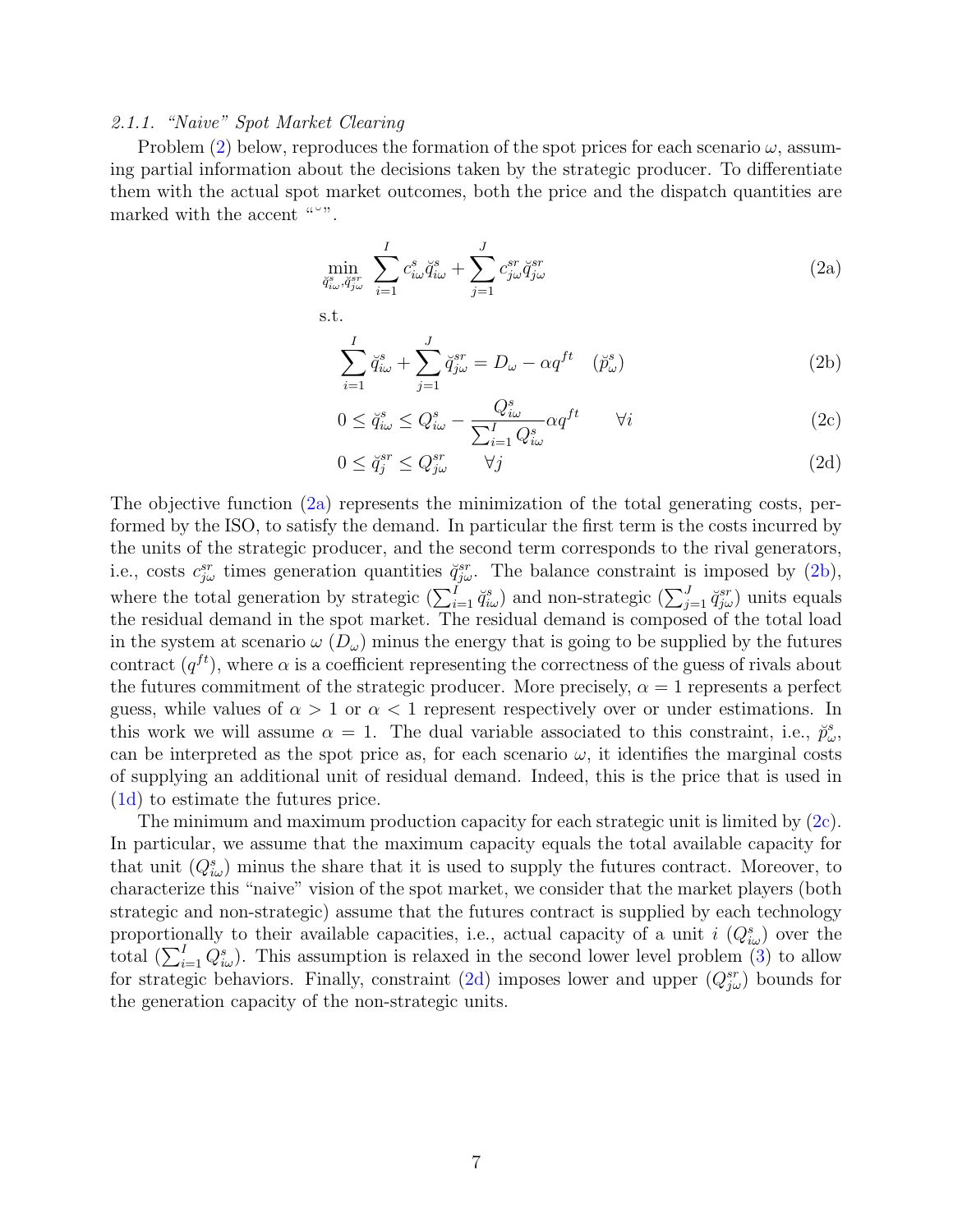# 2.1.2. "Strategic" Spot Market Clearing

The spot market clearing problem that it is actually anticipated by the strategic producer is presented in [\(3\)](#page-7-0).

<span id="page-7-0"></span>
$$
\min_{q_{i\omega}^s, q_{j\omega}^{sr}} \sum_{i=1}^I c_{i\omega}^s q_{i\omega}^s + \sum_{j=1}^J c_{j\omega}^{sr} q_{j\omega}^{sr} \tag{3a}
$$

s.t.

<span id="page-7-3"></span><span id="page-7-2"></span><span id="page-7-1"></span>
$$
\sum_{i=1}^{I} q_{i\omega}^{s} + \sum_{j=1}^{J} q_{j\omega}^{sr} = D_{\omega} - q^{ft} \quad (p_{\omega}^{s})
$$
 (3b)

$$
0 \le q_{i\omega}^s \le Q_{i\omega}^s - q_{i\omega}^f \qquad (\mu_{i\omega}^{\min}, \mu_{i\omega}^{\max}) \qquad \forall i
$$
 (3c)

<span id="page-7-4"></span>
$$
0 \le q_{j\omega}^{sr} \le Q_{j\omega}^{sr} \qquad (\nu_{j\omega}^{\min}, \nu_{j\omega}^{\max}) \qquad \forall j \tag{3d}
$$

Similar to  $(2)$ , the objective function  $(3a)$  aims to minimize the total generating costs considering both the strategic (first term) and non-strategic (second term) units. Equation  $(3b)$  $(3b)$  represents the spot market balance where total generation (left term) matches residual demand (right term). Again, the dual variable associated with this constraint  $(p^s_\omega)$  represents the spot price per scenario  $\omega$ . Constraint  $(3c)$  imposes the minimum and maximum generation capacity of unit i. As opposed to  $(2c)$ , we assume that the strategic producer can decide, at the time that the spot market takes place (second stage), which amount of each unit's capacity is assigned to supply the futures and the spot market commitments. In this sense,  $q_{i\omega}^f$  for every unit i can be decided strategically to alter the marginal cost, and hence the price, of the spot market. Constraint [\(3d\)](#page-7-4) sets lower and upper limits for the generation capacity of the non-strategic units. Dual variables are indicated at their corresponding constraints between parentheses.

#### <span id="page-7-5"></span>2.2. Solution Methodology

Bilevel problem [\(1\)](#page-5-6) includes two lower level problems that complicate to find its global solution, either analytically or numerically. Apart from heuristic frameworks that cannot guarantee global optimality, most of standard approaches are based on replacing the lowerlevel problems by their first order optimality KKT (Karush-Kuhn-Tucher) conditions, and try to linearize the resulting single level problem. This approach is not completely useful in our case as there are still some nonlinear terms that cannot be linearized.

However, due to the particular two-stage decision structure of our problem [\(1\)](#page-5-6), we propose an alternative exact solution methodology. The idea is to parameterize problem [\(1\)](#page-5-6) in the first-stage decision variable  $q^{ft}$ , and explore its range of possible values. This is a convenient choice as  $q^{ft}$  is a single variable whose entire feasible region can be easily explore. In particular, note that from [\(1b\)](#page-5-1) and [\(1c\)](#page-5-2) we can derive that  $0 \leq q^{ft} \leq \max_{\omega} \sum_{i=1}^{I} Q_{i\omega}^{s}$ . The solution methodology works as follow:

- i) Fix  $q^{ft}$  to a previously-not-chosen value within the range  $0 \leq q^{ft} \leq \max_{\omega} \sum_{i=1}^{I} Q_{i\omega}^s$ .
- ii) If  $q^{ft}$  is fixed then [\(2\)](#page-6-0) can be solved as a linear problem and  $\tilde{p}^s_\omega$  can easily computed from the dual solution. Hence, the futures price  $p<sup>f</sup>$  can also be computed from [\(1d\)](#page-5-3).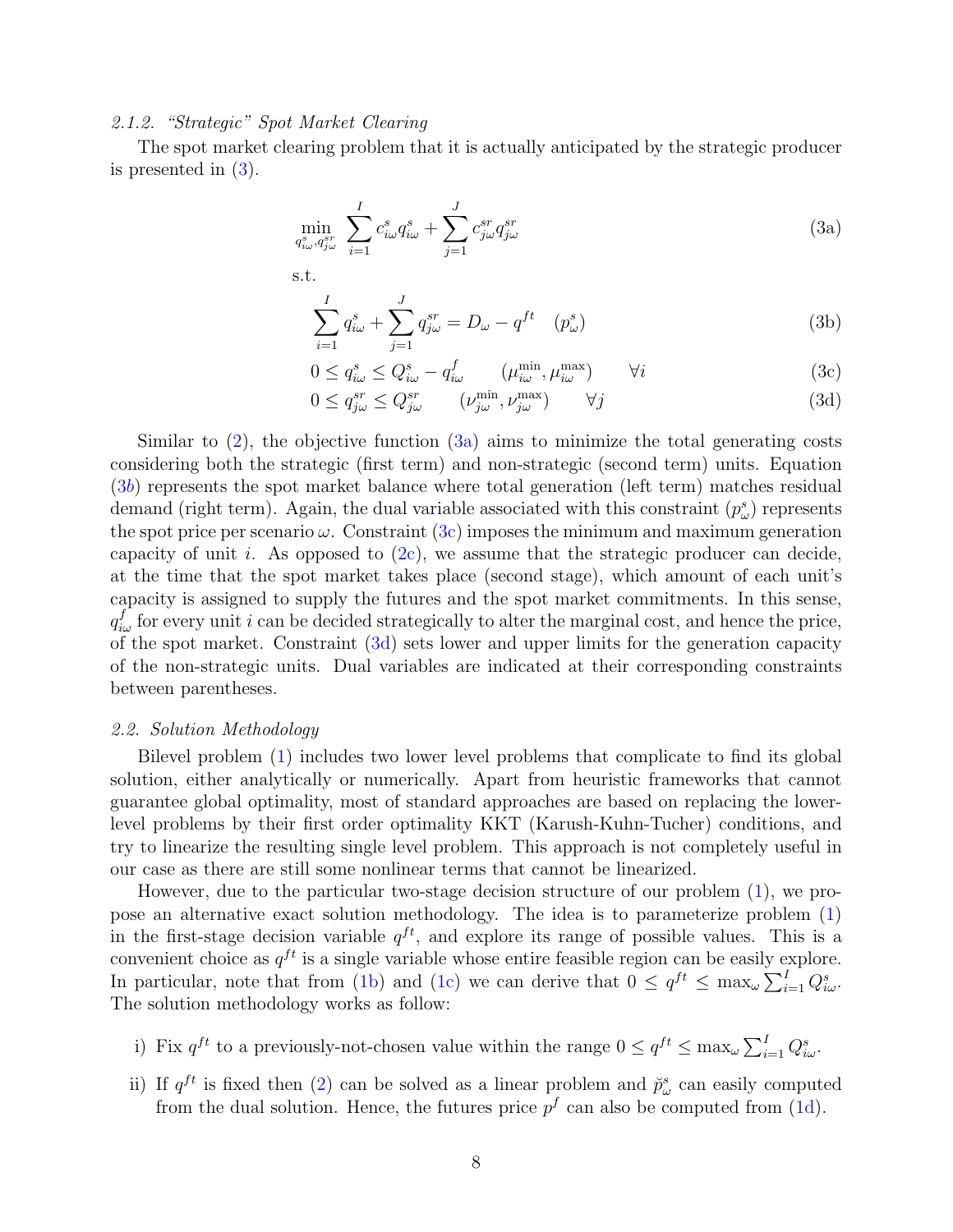- iii) Then, by knowing  $q^{ft}$  and  $p^f$ , the bilevel problem formed by [\(1a\)](#page-5-0)-[\(1d\)](#page-5-3) and [\(1f\)](#page-5-5) can be recast as an MPEC by replacing problem [\(3\)](#page-7-0) by its KKT conditions. This results in [\(4\)](#page-8-0) which can be linearized and solve efficiently as indicated in Section [2.4.](#page-9-0)
- iv) Store the solutions from iii) and go back to i). Repeat until the entire range in i) is explored.

This procedure allows exploring the impact, in terms of profit distributions (one potential profit for each scenario  $\omega$ ), of each possible value of the first stage decision  $q^{ft}$ . Then, by defining different risk-averse profit criteria, the optimal value of  $q^{ft}$  can be selected, from risk-neutral to risk-averse.

Moreover, the proposed procedure is computationally efficient as, once the first-stage decision  $q^{ft}$  is fixed and  $p^f$  is obtained in ii), the computation of the solution of the MPEC in iii) can be decomposed per scenario  $\omega$  (there are no linking variables) and hence parallelized in several machines.

#### 2.3. MPEC problem

The formulation of the MPEC problem derived from [\(1a\)](#page-5-0)-[\(1d\)](#page-5-3) and [\(1f\)](#page-5-5) is presented in [\(4\)](#page-8-0) below:

<span id="page-8-0"></span>
$$
\max_{q_{i\omega}^f, q_{i\omega}^s, p_{\omega}^s, \mathcal{Y}} \ p^f q^{ft} + \mathbb{H} \left[ p_{\omega}^s \sum_{i=1}^I q_{i\omega}^s - \sum_{i=1}^I c_{i\omega}^s (q_{i\omega}^f + q_{i\omega}^s) \quad \forall \omega \right]
$$
(4a)

s.t.

<span id="page-8-1"></span>
$$
q^{ft} = \sum_{i=1}^{I} q_{i\omega}^f \qquad \forall \omega \tag{4b}
$$

$$
0 \le q_{i\omega}^f \le Q_{i\omega}^s \quad \forall i, \forall \omega \tag{4c}
$$

<span id="page-8-2"></span>
$$
\sum_{i=1}^{I} q_{i\omega}^{s} + \sum_{j=1}^{J} q_{j\omega}^{sr} = D_{\omega} - q^{ft} \quad \forall \omega
$$
\n(4d)

<span id="page-8-5"></span><span id="page-8-4"></span>
$$
c_{i\omega}^s - p_{\omega}^s + \mu_{i\omega}^{\max} - \mu_{i\omega}^{\min} = 0 \quad \forall i, \forall \omega
$$
 (4e)

$$
c_{j\omega}^{sr} - p_{\omega}^s + \nu_{j\omega}^{\max} - \nu_{j\omega}^{\min} = 0 \quad \forall j, \forall \omega \tag{4f}
$$

$$
0 \le Q_{i\omega}^s - q_{i\omega}^s - q_{i\omega}^f \perp \mu_{i\omega}^{\max} \ge 0 \qquad \forall i, \forall \omega
$$
\n
$$
(4g)
$$

<span id="page-8-8"></span><span id="page-8-7"></span><span id="page-8-6"></span>
$$
0 \le q_{i\omega}^s \perp \mu_{i\omega}^{\min} \ge 0 \qquad \forall i, \forall \omega \tag{4h}
$$

$$
0 \le Q_{j\omega}^{sr} - q_{j\omega}^{sr} \perp \nu_{j\omega}^{\max} \ge 0 \qquad \forall j, \forall \omega \tag{4i}
$$

<span id="page-8-3"></span>
$$
0 \le q_{j\omega}^{sr} \perp \nu_{j\omega}^{\min} \ge 0 \qquad \forall i, \forall \omega \tag{4}
$$

As  $p<sup>f</sup>$  and  $q<sup>ft</sup>$  are considered fixed at this stage, their product can be computed outside the loss function  $\mathbb{H}$  | in [\(4a\)](#page-8-1). Constraints [\(4d\)](#page-8-2)-[\(4j\)](#page-8-3) represent the KKT conditions of problem [\(3\)](#page-7-0). In particular, [\(4e\)](#page-8-4) and [\(4f\)](#page-8-5) are the stationarity conditions, while [\(4g\)](#page-8-6)-[\(4h\)](#page-8-7) are the complementary constraints (symbol  $\perp$  indicates complementarity, i.e.,  $a \perp b \Leftrightarrow ab = 0$ ).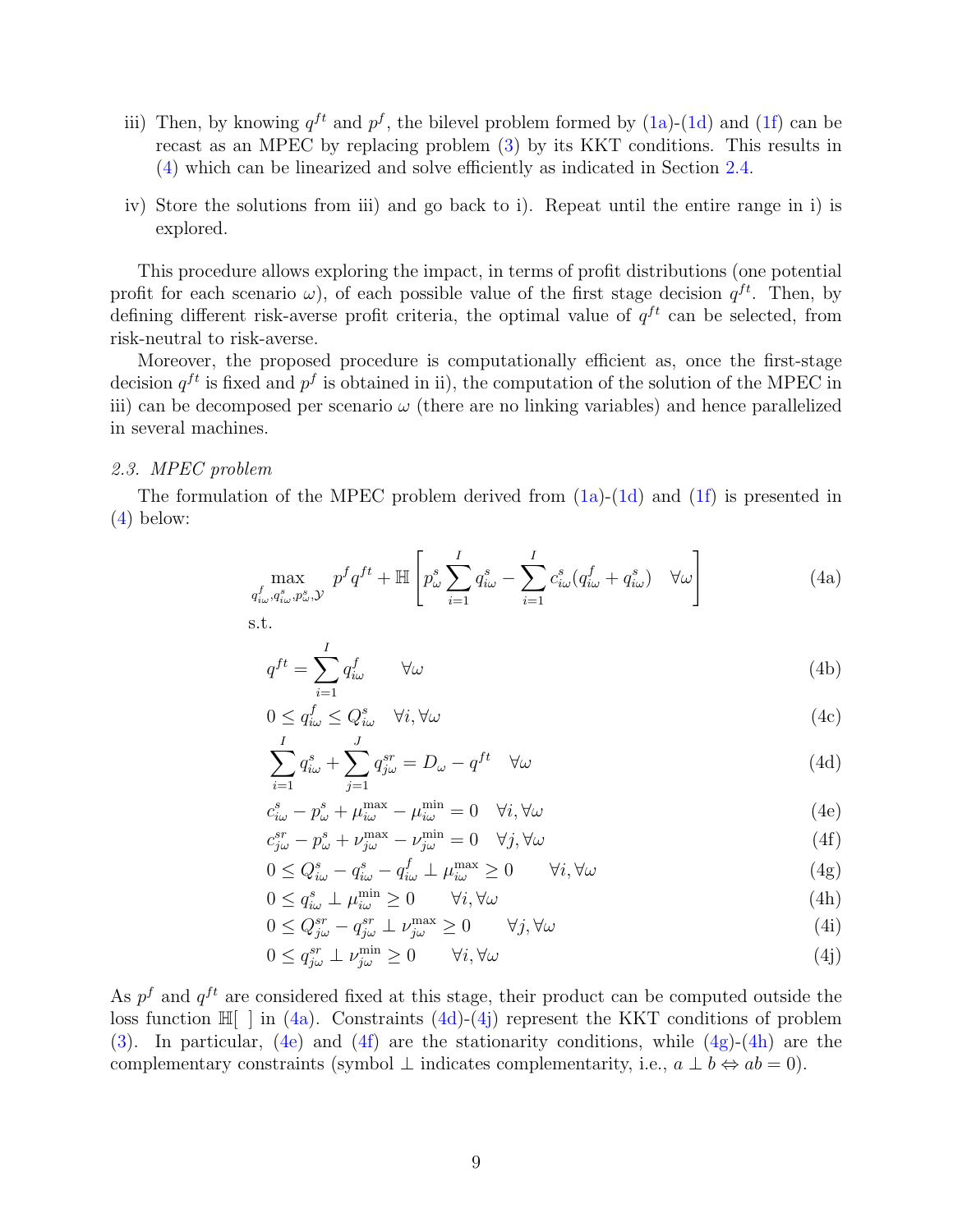## <span id="page-9-0"></span>2.4. Linearization of problem MPEC problem  $(4)$

Problem [\(4\)](#page-8-0) can be exactly linearized so that it can rewritten as a MILP (Mixed-Integer-Linear Problem). These problems can be solved efficiently, with global optimality guarantees, with standard solvers. There are two sources of nonlinearities in problem [\(4\)](#page-8-0) which can be tackled as shown below:

• The complementarity constraints  $(4g)-(4j)$  $(4g)-(4j)$  $(4g)-(4j)$  can be linearized with the Fortuny-Amat and McCarl linearization approach as follows.

$$
0 \le Q_{i\omega}^s - q_{i\omega}^s - q_{i\omega}^f \le u_{i\omega}^{\max} M \qquad \forall i, \forall \omega
$$
 (5a)

- $0 \leq \mu_{i\omega}^{\max} \leq (1 u_{i\omega}^{\max})M$   $\forall i, \forall \omega$  (5b)
- $0 \le q_{i\omega}^s \le u_{i\omega}^{\min} M \qquad \forall i, \forall \omega$  (5c)

$$
0 \le \mu_{i\omega}^{\min} \le (1 - u_{i\omega}^{\min})M \qquad \forall i, \forall \omega \tag{5d}
$$

$$
0 \le Q_{j\omega}^{sr} - q_{j\omega}^{sr} \le v_{j\omega}^{\max} M \qquad \forall j, \forall \omega \tag{5e}
$$

$$
0 \le \nu_{j\omega}^{\max} \le (1 - \nu_{j\omega}^{\max})M \qquad \forall j, \forall \omega \tag{5f}
$$

$$
0 \le q_{j\omega}^{sr} \le v_{j\omega}^{\min} M \qquad \forall j, \forall \omega \tag{5g}
$$

$$
0 \le \nu_{j\omega}^{\min} \le (1 - \nu_{j\omega}^{\min})M \qquad \forall j, \forall \omega \tag{5h}
$$

$$
\left\{ u_{i\omega}^{\max}, u_{i\omega}^{\min}, v_{j\omega}^{\max}, v_{j\omega}^{\min} \right\} \in \left\{ 0, 1 \right\} \qquad \forall i, \forall j, \forall \omega.
$$
 (5i)

where  $M$  is a sufficiently large constant.

• The nonlinear product  $p_\omega^s \sum_{i=1}^I q_{i\omega}^s$  in [\(4a\)](#page-8-1). Multiplying the terms in [\(4d\)](#page-8-2) by  $p_\omega^s$  renders

<span id="page-9-1"></span>
$$
p_{\omega}^s \sum_{i=1}^I q_{i\omega}^s = -p_{\omega}^s \sum_{j=1}^J q_{j\omega}^{sr} + p_{\omega}^s (D_{\omega} - q^f) \qquad \forall \omega.
$$
 (6)

Then, by replacing  $p^s_\omega$  from [\(4f\)](#page-8-5) in the first term of the right hand-side of [\(6\)](#page-9-1) we obtain

$$
p_{\omega}^s \sum_{i=1}^I q_{i\omega}^s = -\sum_{j=1}^J (c_{j\omega} + \nu_{j\omega}^{\max} - \nu_{j\omega}^{\min}) q_{j\omega}^{sr} + p_{\omega}^s (D_{\omega} - q^f) \qquad \forall \omega,
$$
 (7)

which combined with the complementarity constraints  $(4i)$  and  $(4j)$  results in the following linear expression

$$
p_{\omega}^s \sum_{i=1}^I q_{i\omega}^s = -\sum_{j=1}^J c_{j\omega}^{sr} q_{j\omega}^{sr} - \sum_{j=1}^J \nu_{j\omega}^{\max} Q_{j\omega}^{sr} + p_{\omega}^s (D_{\omega} - q^f) \qquad \forall \omega,
$$
\n
$$
(8)
$$

which is a linear formulation of the bilinear products  $p_{\omega}^{s} \sum_{i=1}^{I} q_{i\omega}^{s}$ .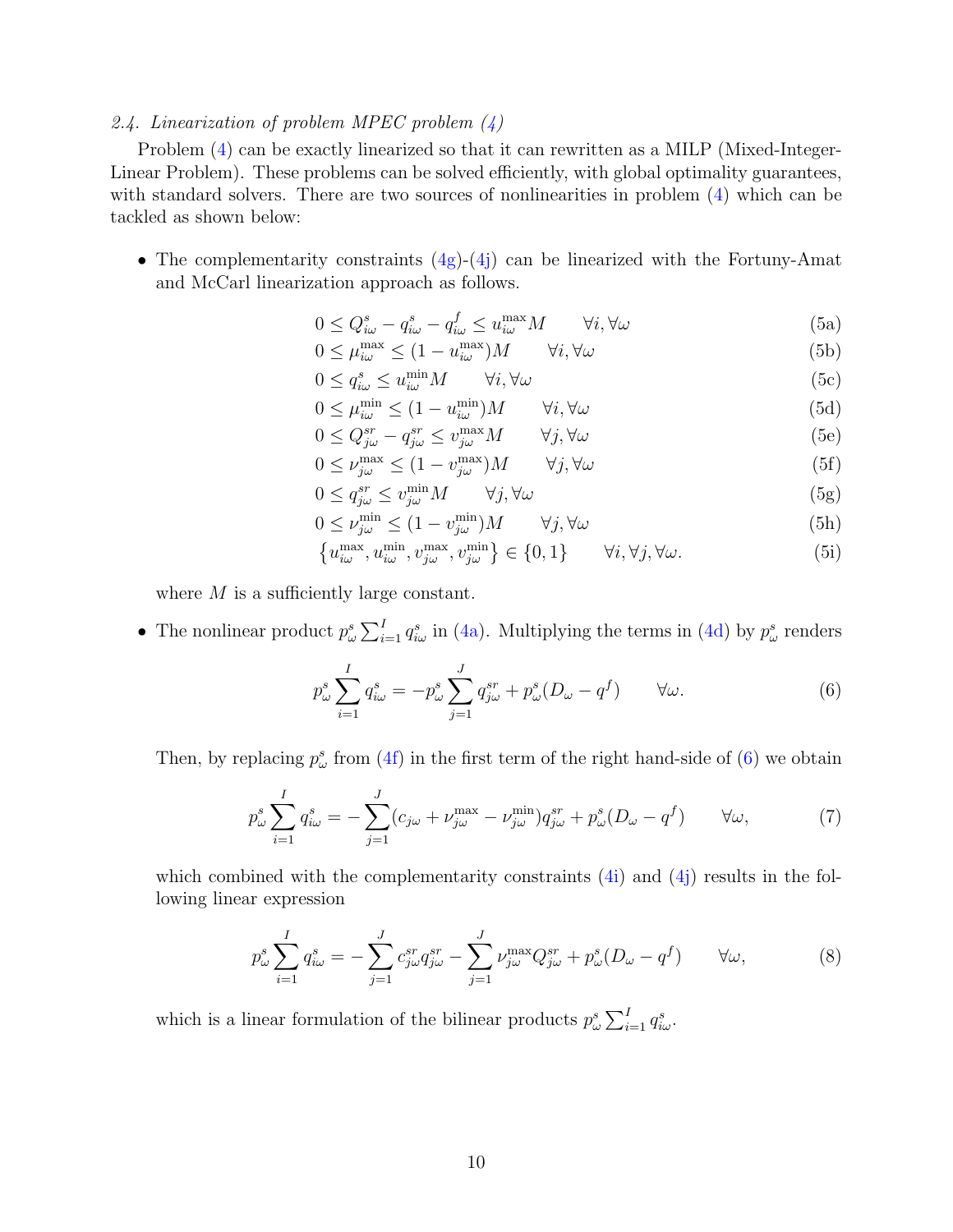#### 3. Numerical application

#### 3.1. Data

The considered power system configuration is based on data from [Falbo and Ruiz](#page-22-0) [\(2019\)](#page-22-0), which reproduces the electricity mix from the Spanish Power System [\(ESIOS](#page-22-12) [2021\)](#page-22-12). Hence, we model a power system that includes five possible electricity generation technologies: nuclear-, wind-, solar-, coal- and gas-based. To account for a strategic producer with sufficient market power, we assume that 25% of the total system power capacity is owned by him. This capacity is provided by an energy mix that includes  $I = 8$  generating units of different types (technologies). The remainder 75 % of the system capacity belongs to the rival producers and is gathered in  $J = 8$  units of different generation technologies.

The summary of the considered data set is presented in Table [1.](#page-11-0) It includes the unit index  $(i$  for strategic and j for rival producer) (first column), the marginal costs (second column), the generation capacity (third column) and the cumulative capacity (fourth column) for each generating unit. Units are ordered from lowest to highest marginal costs, so that the second and fourth columns can be considered to build the aggregated supply curve of the system. The costs associated to conventional units (coal and gas) and the available capacities of renewable (solar and wind), are considered uncertain. Hence, these are summarized by their mean  $(\mu)$  and standard deviation  $(\sigma)$  values. Similarly, we consider that the system faces an inelastic and uncertain demand characterized by an expected value  $\mu = 19000MWh$ and a standard deviation  $\sigma = 3800$ . We can anticipate that, in the absence of futures trading, the intersection of the aggregate supply curve and the inelastic demand may result in a market price determined by the marginal costs of gas or coal units. Nevertheless, the marginal technology may change once uncertainty is introduced by in terms of possible scenario realizations.

#### 3.2. Model application

The application of the model has required first to generate a large set of scenarios  $\omega =$ 1, 2, ..., 300 , each consisting of a realization of a vector of random variables, namely:

- Total electricity demand  $(MWh)$ :  $D_{\omega}$   $(D \sim N(19000, 3800))$ .
- Strategic/rivals RES (solar and wind) generation capacity  $(MWh)$ :  $Q_{i\omega}^s/Q_{j\omega}^s$  for  $i/j =$ 2, 3, 4.
- Strategic/rivals marginal generating cost  $(\epsilon/MWh)$ :  $c_{i\omega}^s/c_{j\omega}^s$  for coal-based  $(i/j = 5, 6)$ and gas-based technologies  $(i/j = 7, 8)$ .

For simplicity, the random scenarios are generated based on Normal probability distributions, and no correlations are considered between the above random variables except those between wind power unit, i.e., the correlation between  $Q_{i/j\omega}^s$  for  $i/j = 2, 3$  is one. An in-depth analysis on potential impacts of correlations can be found in [Falbo et al.](#page-22-6) [\(2010\)](#page-22-6) and [Falbo and Ruiz](#page-22-0) [\(2019\)](#page-22-0).

Next we fix a grid of the possible amounts  $q^f = 0, 125, 250, ..., 3000$  (MWh) of energy committed with futures. For each value of  $q^{ft}$ , the optimization model is solved under  $\Omega = 300$  scenarios, as described in Section [2.2.](#page-7-5) The collection of the optimal solutions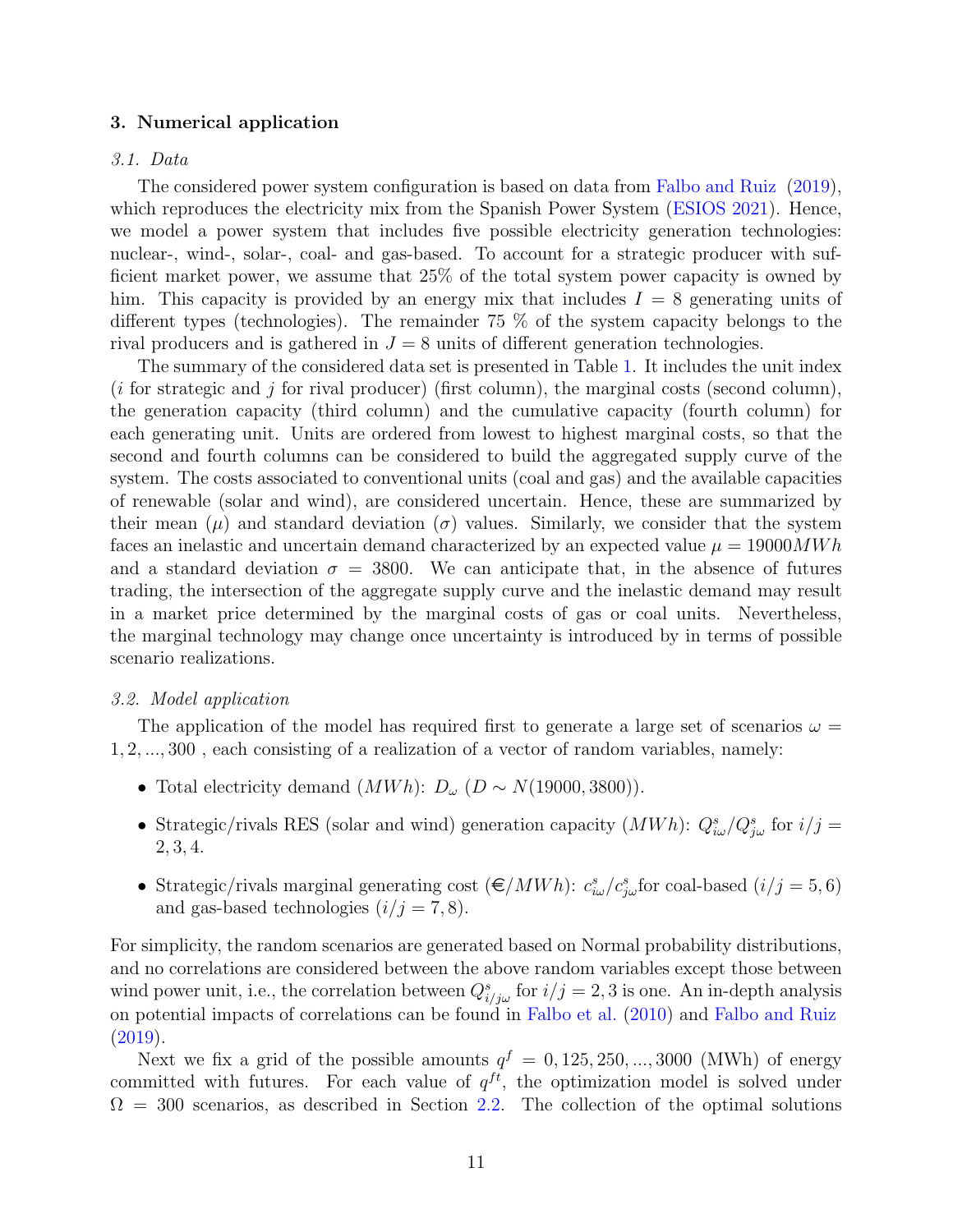<span id="page-11-0"></span>

| Gener.<br>Units | Type<br>Tech. | Marg. Costs<br>$(\in/MWh)$           | Capacity<br>(MWh)                     | Exp. Cumul.<br>Cap. $(GWh)$ |
|-----------------|---------------|--------------------------------------|---------------------------------------|-----------------------------|
| $i=1$           | nuclear       | $\mu = 1e-3$<br>$\sigma=1\text{e-}6$ | 1250                                  | 1.25                        |
| $i=1$           | nuclear       | $\mu = 1e-3$<br>$\sigma = 1e-6$      | 3750                                  | 5.00                        |
| $i=2$           | wind          | $\mu = 1e-3$<br>$\sigma = 1e-6$      | $\mu = 692.64$<br>$\sigma = 207.792$  | 5.69                        |
| $i=3$           | wind          | $\mu = 1e-3$<br>$\sigma = 1e-6$      | $\mu = 692.64$<br>$\sigma = 207.792$  | 6.38                        |
| $i=2$           | wind          | $\mu = 1e-3$<br>$\sigma = 1e-6$      | $\mu = 2077.92$<br>$\sigma = 623.376$ | 8.46                        |
| $i=3$           | wind          | $\mu = 1e-3$<br>$\sigma = 1e-6$      | $\mu = 2077.92$<br>$\sigma = 623.376$ | 10.54                       |
| $i=4$           | solar         | $\mu = 1e-3$<br>$\sigma=1\text{e-}6$ | $\mu = 353.07$<br>$\sigma = 105.921$  | 10.89                       |
| $i=4$           | solar         | $\mu = 1e-3$<br>$\sigma = 1e-6$      | $\mu = 1059.22$<br>$\sigma = 317.766$ | 11.95                       |
| $i=5$           | coal          | $\mu = 32.99$<br>$\sigma=1.649$      | 1500                                  | 13.45                       |
| $i=5$           | coal          | $\mu = 36.64$<br>$\sigma = 1.832$    | 500                                   | 13.95                       |
| $j=6$           | coal          | $\mu = 39.78$<br>$\sigma = 1.989$    | 1500                                  | 15.45                       |
| $i=6$           | coal          | $\mu = 41.67$<br>$\sigma=2.083$      | 500                                   | 15.95                       |
| $i = 7$         | gas           | $\mu = 43.43$<br>$\sigma = 2.171$    | 9000                                  | 24.95                       |
| $i=7$           | gas           | $\mu = 45.44$<br>$\sigma = 2.272$    | 3000                                  | 27.95                       |
| $i=8$           | gas           | $\mu = 48.83$<br>$\sigma = 2.441$    | 9000                                  | 36.95                       |
| $i=8$           | gas           | $\mu = 56.68$<br>$\sigma = 2.834$    | 3000                                  | 39.95                       |

Table 1: Generating units cost and capacity data

 $(q_{i\omega}^s, q_{i\omega}^{ft},...)$  will be stored to latter analyzed several properties of the strategic behavior of the producer (scenario dependent). Moreover, this methodology allows studying how the profit distribution evolves within the grid of values of  $q^{ft}$ , which is an insight not available if  $q^{ft}$  was considered endogenous. These results are presented in the following section.

#### 3.3. Results

As indicated, our model allows to analyze several interesting aspects of the behavior of the strategic producer as well as to obtain several normative results for the power market. We comment them through several points.

#### Futures reduce the risk of profits

This result can be immediately observed in Figs. [1](#page-12-0) and [2.](#page-12-1) In particular, Fig. [1a](#page-12-0) presents the profit distribution (through violin plots) for each value of  $q^{ft}$  together with their mean value (blue line) and its 5% CVaR (red line). Fig. [1b](#page-12-0) split this profit into the spot market (blue) and the futures market (orange) ones. While Fig. [2](#page-12-1) depicts the corresponding profit expected vs the CVaR values for each level of futures trading.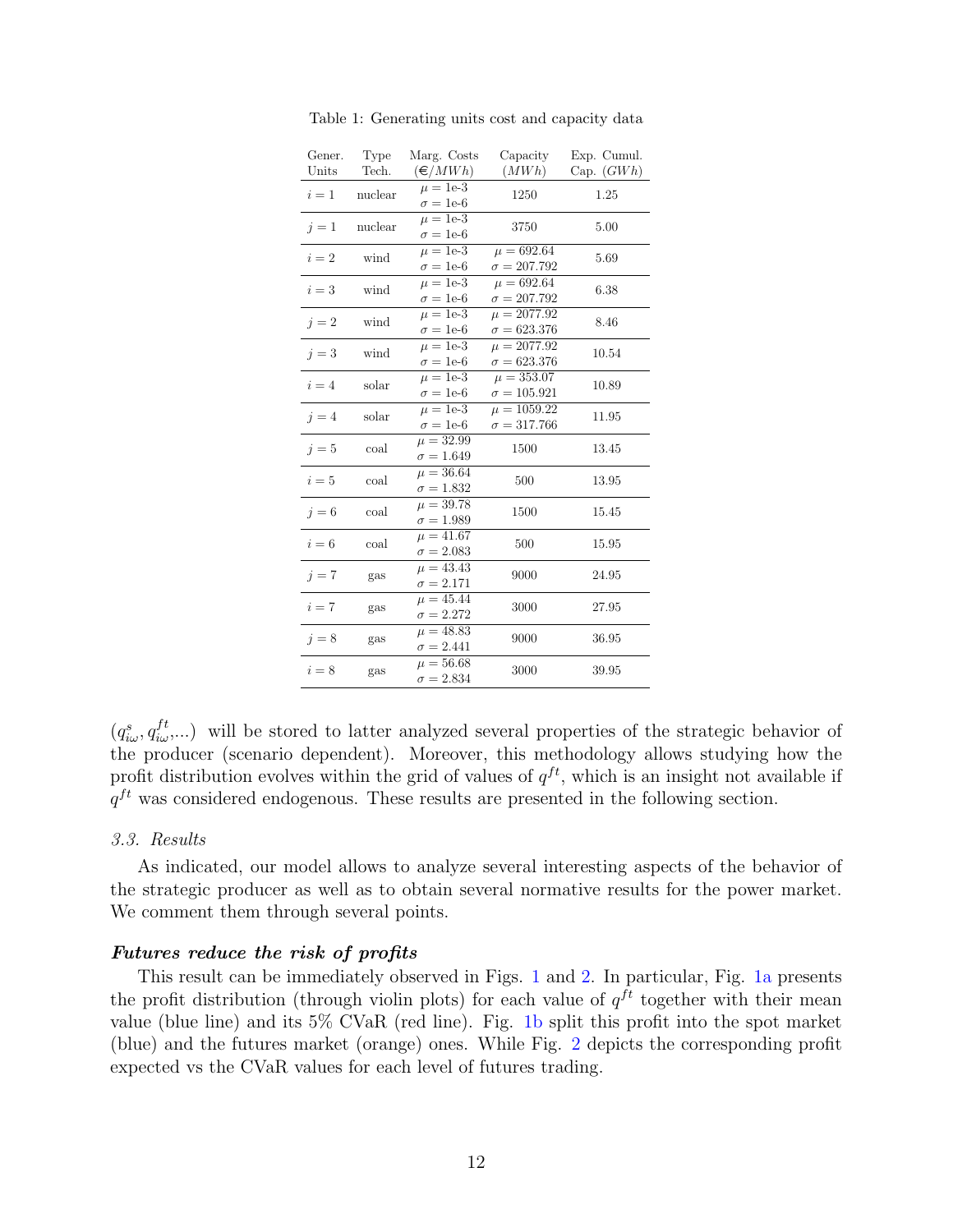<span id="page-12-0"></span>

Figure 1: Profit distributions

<span id="page-12-1"></span>

Figure 2: Efficient Frontier

Increasing the futures commitment from zero to 2250, we see that the CVaR of profits regularly increase as well (Figs. [1a](#page-12-0) and [2\)](#page-12-1). Such an outcome is not in general true in this kind of problems, as it has been observed in the literature. Indeed, as we can observe in the same figures, also our results show that there is a rational maximum level for the number of futures, and exceeding it generates an increase of risk (Fig. [2\)](#page-12-1). We point out that to correctly interpret those two figures, as well as all others showing the CVaR measure in this paper, this variable looks at the left tail of the profit distribution. As such, rational risk preference is for increasing CVaR values (actually our CVaR measure should be better referred as a safety measure, rather than a risk one). Indeed Fig. [1b](#page-12-0) shows how the increase of the profit obtained in the futures market "improves" the left tail of the total profit distribution (Fig. [1a\)](#page-12-0).

The main reason why futures reduce risk seems to depend on the good protection from the volatility of the demand. In particular, Fig. [3](#page-13-0) compares the relationship expected vs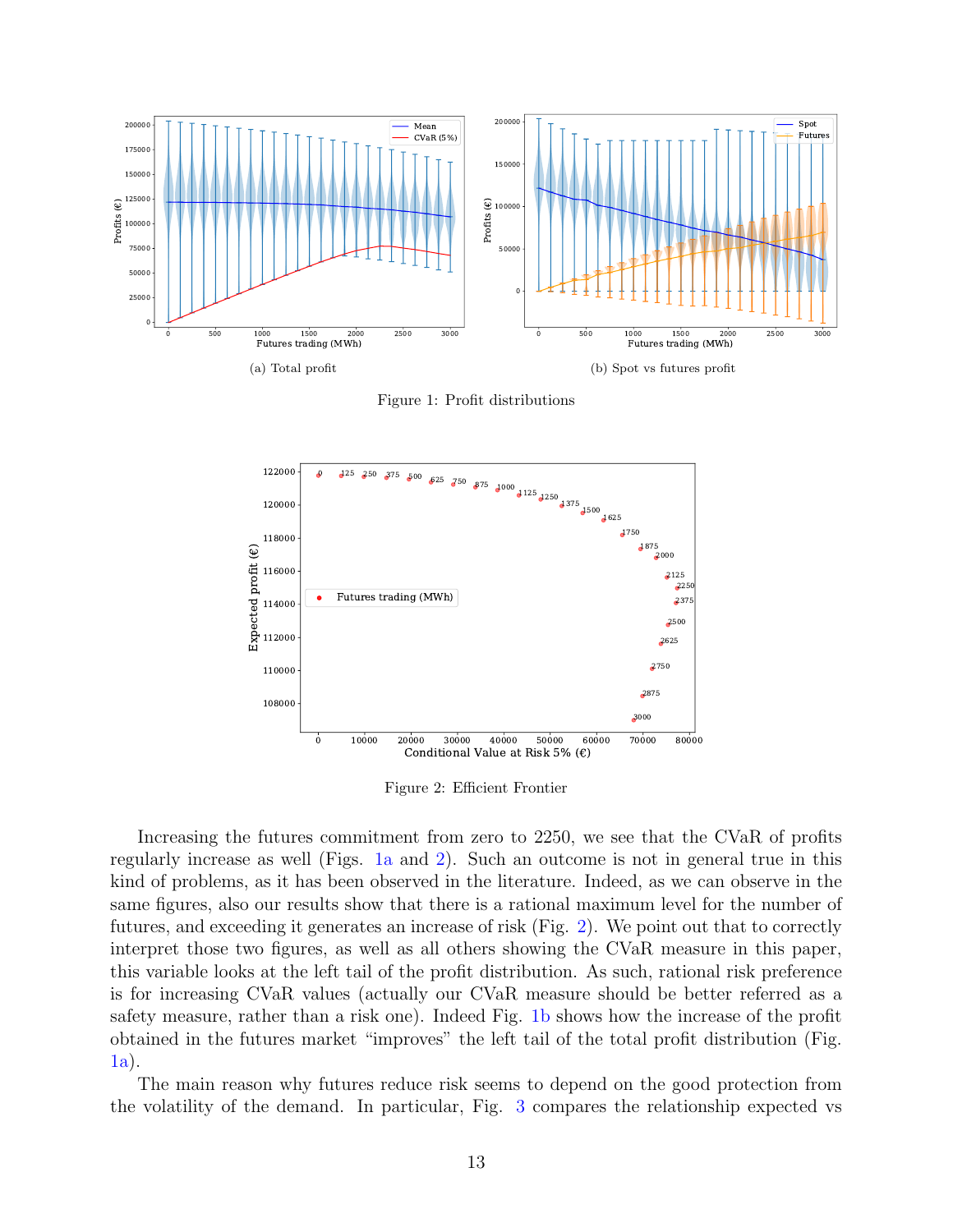<span id="page-13-0"></span>profit CVaR when we modify the level of demand uncertainty (demand scenarios for these cases are generated with and increase/decreased of 20% of their variability).



Figure 3: Efficient frontier for different demand uncertainty levels

Indeed, uncertain demand worsens both profits expectation and risk. The worsening of risk is not surprising. However, why increasing volatility of demand reduces expected profits is a more involved question. Its understanding explains why futures are effective in hedging this source of risk. A starting point can be that the (optimized) marginal technology on the spot market decided by the strategic producer tends to be more expensive in general than the average cost technology. In this case, the impact of higher demand uncertainty can be asymmetric: price increase (driven by high demand levels) would be out-weighted in size by price drops (driven by low levels of demand), which easily fall to zero. The overall impact of higher demand uncertainty is therefore to depress expected profits on the spot market. On the contrary, the futures component of profit remains unaffected by the volatility of the demand: futures take delivery priority in the case of low demand and enjoy fixed selling price. So, they brilliantly avoid the zero profit scenarios (see the red line of CVaR raising almost linearly from 0 in Fig. [1a\)](#page-12-0).

The volatility of renewables output worsens both expected profit and risk and futures provide an intermediate protection against it. This is observed in Fig. [4](#page-14-0) which compares the trade-off expected vs profit CVaR for different levels of renewables uncertainty (scenarios for renewable capacity are generated with and increase/decreased of 20% of their variability).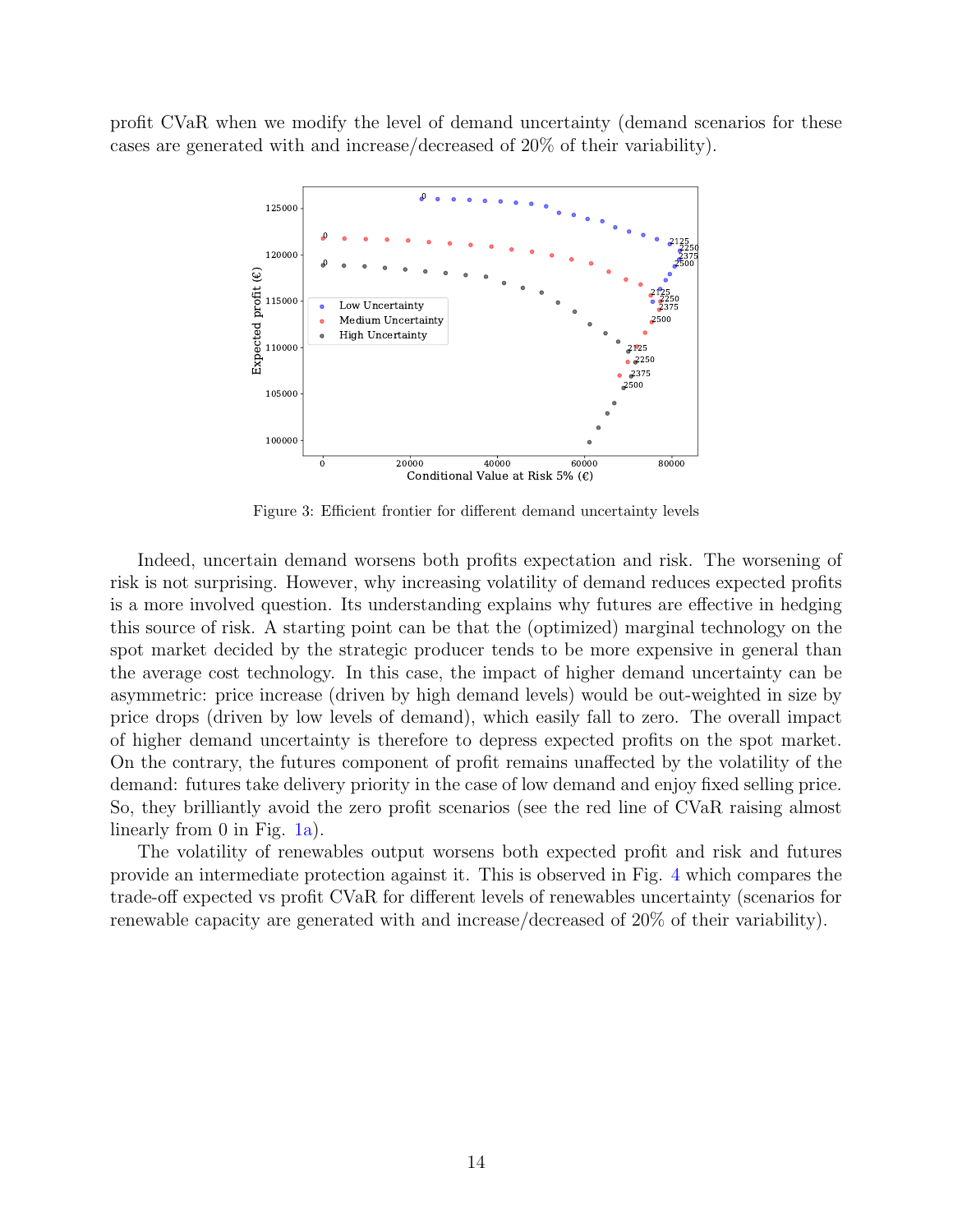<span id="page-14-0"></span>

Figure 4: Efficient frontier for different renewable generation uncertainty levels

If the futures commitment cannot be satisfied with low-cost renewable plants (which is a general rule to keep the spot price as high as possible), the expensive ones become necessary, so the profits resulting from futures are directly affected by the volatility of the renewables. However, the spot market channel suffers this source of risk even more. Indeed, spot profits tend to collapse both when renewables are very low and when they are very high, while futures suffer only in the case of low renewables output: in the first case because the producer loses the highest unit profit source; in the second case, because large renewables outputs depress price. Overall, if the output of renewables gets very volatile both spot and futures channels are negatively affected. However, fixed price contracts hedge against the positive shocks of such variable.

Finally, futures do not provide any protection from the volatility of direct generation costs. Vice versa, spot market channel provides an efficient protection against this risk, since electricity demand is strictly inelastic in the short run and producers can easily transfer to the selling price all the shocks on the direct costs. To neutralize generation costs volatility also on the futures channel, our producer gives priority to low costs technologies (renewables and nuclear) as they are not subject to the volatility of direct generation costs. The impressive results of such optimal combination of sales mix and generation plan can be observed in Fig. [5,](#page-15-0) where the different levels of volatility of the direct costs do not modify the optimal pattern of the benchmark case (Medium Uncertainty).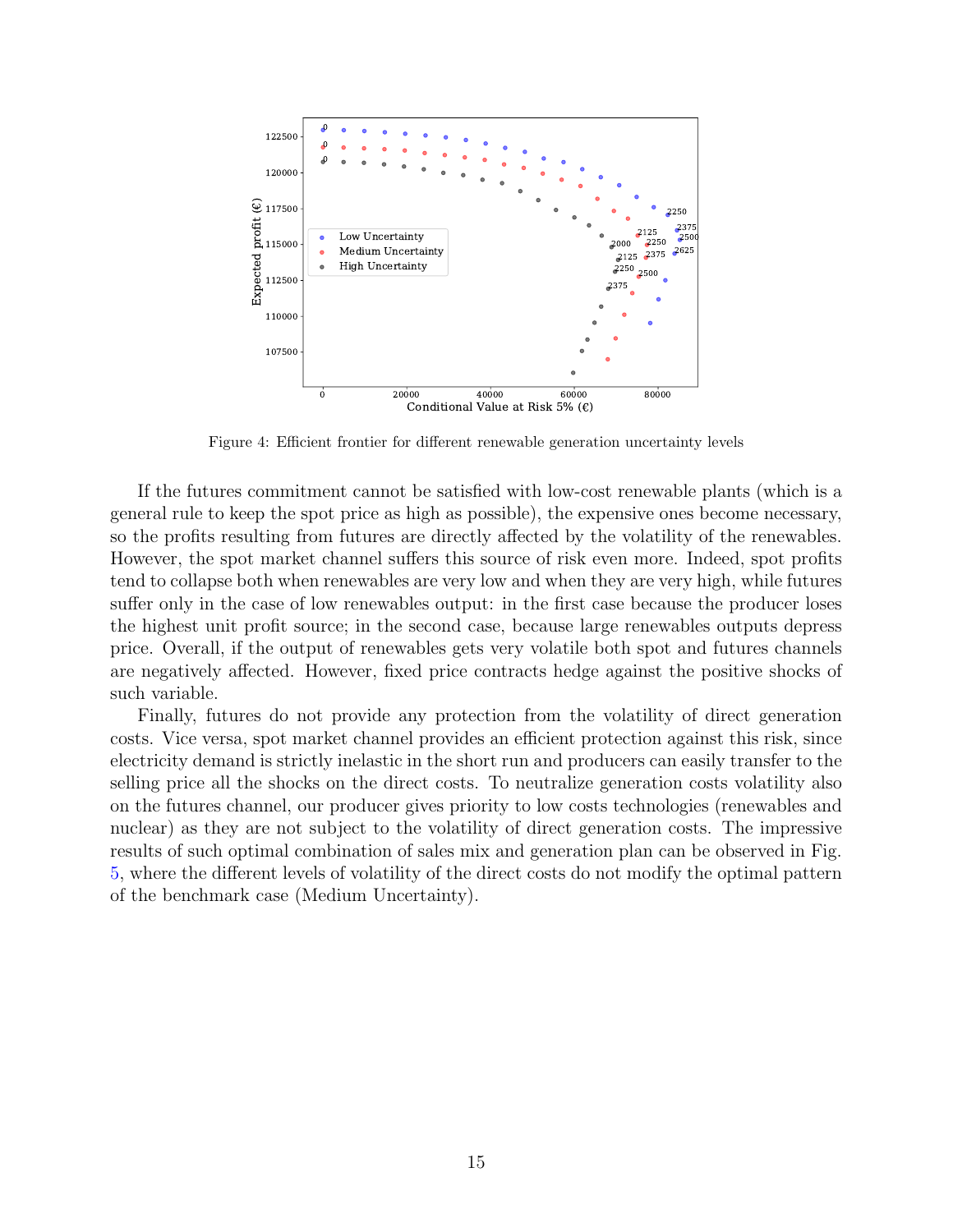<span id="page-15-0"></span>

Figure 5: Efficient frontier for different cost uncertainty levels

# Futures reduce expected profits

This result was only partly expected. Indeed, and some circumstances, which do not apply to the model studied here, futures can be used with a speculative intent, to raise the expected profit of a power producer. This is in particular the case when the futures price of electricity show positive risk premium. However, as we discuss in the following, the hypothesis adopted in this model, namely the "naive expectation" of competitors, prevent such market situation. The explanation of the negative impact of futures on the expected profits of the producer is therefore analytically clear. Since the futures price is regularly lower than the expected spot price, every unit of energy sold under the former channel produces a lower profit (in expectation) than if it was sold through the second channel (see the columns of the futures and the expected spot prices in Table [2\)](#page-15-1). Overall, the futures contracts under the settings of this model provide a classical profit / risk trade-off.

<span id="page-15-1"></span>

| Futures  | Expected  | CVaR     | Futures                         | Exp. Spot            | Nuclear Prod. |        |         | Renew. Prod. | Conven. Prod. |        |
|----------|-----------|----------|---------------------------------|----------------------|---------------|--------|---------|--------------|---------------|--------|
| trading  | Profit    | Profit   | Price                           | Price                | Spot          | Fut.   | Spot    | Fut.         | Spot          | Fut.   |
| (MWh)    | (€)       | $(\in)$  | $\left(\in/\mathrm{MWh}\right)$ | $(\in / \text{MWh})$ | (MWh)         | (MWh)  | (MWh)   | (MWh)        | (MWh)         | (MWh)  |
| $\theta$ | 121782.99 | 0.00     | 39.49                           | 39.49                | 1238.40       | 0.00   | 1735.33 | 0.00         | 1219.96       | 0.00   |
| 250      | 121709.62 | 9798.56  | 39.20                           | 39.49                | 1022.99       | 208.92 | 1692.51 | 37.00        | 1215.88       | 4.08   |
| 500      | 121560.37 | 19520.86 | 39.04                           | 39.49                | 1106.25       | 129.16 | 1442.51 | 284.81       | 1133.93       | 86.03  |
| 750      | 121241.92 | 29074.50 | 38.77                           | 39.49                | 1007.91       | 226.63 | 1504.34 | 226.30       | 922.89        | 297.08 |
| 1000     | 120903.82 | 38608.48 | 38.61                           | 39.49                | 1041.27       | 197.18 | 1293.13 | 440.19       | 857.34        | 362.63 |
| 1250     | 120344.84 | 47921.58 | 38.34                           | 39.49                | 945.87        | 295.85 | 1249.09 | 478.74       | 744.55        | 475.41 |
| 1500     | 119521.32 | 56970.15 | 37.98                           | 39.49                | 1018.75       | 217.97 | 966.41  | 762.45       | 700.38        | 519.58 |
| 1750     | 118191.92 | 65513.23 | 37.44                           | 39.49                | 982.74        | 257.31 | 789.92  | 931.66       | 658.94        | 561.02 |
| 2000     | 116811.79 | 72804.80 | 37.00                           | 39.49                | 934.28        | 303.50 | 622.95  | 1105.13      | 628.59        | 591.37 |
| 2250     | 114978.26 | 77350.62 | 36.46                           | 39.49                | 920.90        | 313.36 | 463.69  | 1277.24      | 560.56        | 659.40 |
| 2500     | 112763.29 | 75374.22 | 35.88                           | 39.49                | 868.57        | 363.00 | 274.65  | 1469.62      | 553.16        | 667.38 |
| 2750     | 110112.18 | 71935.13 | 35.25                           | 39.49                | 749.86        | 491.31 | 169.84  | 1573.73      | 537.49        | 684.97 |
| 3000     | 107003.69 | 67986.60 | 34.59                           | 39.37                | 575.54        | 667.53 | 164.25  | 1586.43      | 484.25        | 746.04 |

Table 2: Solution Summary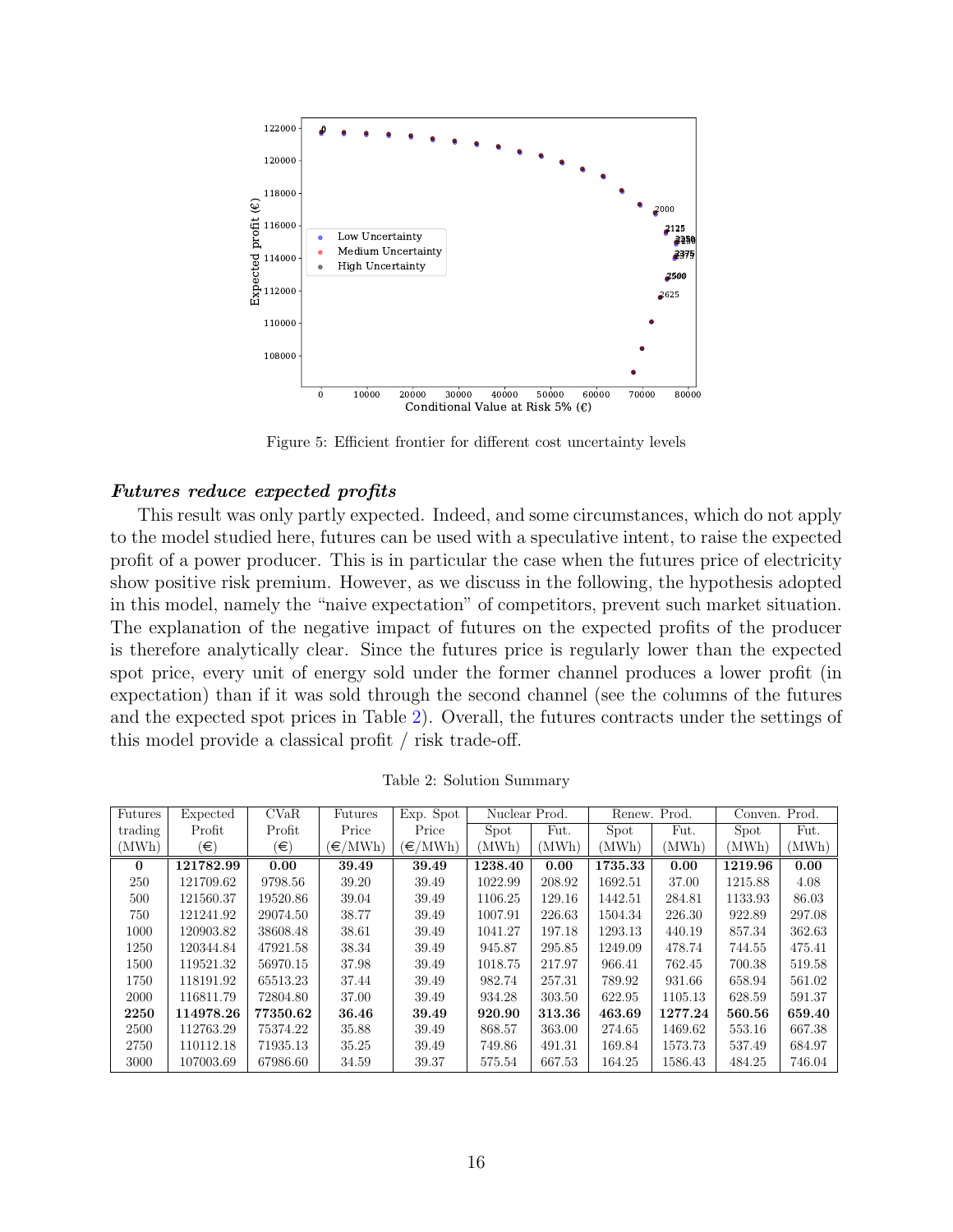# Expected spot market prices are constant with respect to the commitment to futures

More precisely, the producer, whatever the sales mix choice, succeeds to fix the same price on the spot market (see column 5 of expected spot prices in Table [2\)](#page-15-1). To obtain such result it suffices to him that, whatever is the amount of the futures commitment, the spot price is fixed by the same technology, namely the right-most possible one on the merit order given the level of the demand. This is indeed possible to him since any commitment to futures corresponds exactly to an equal reduction of the residual demand on the spot market. This leaves the equilibrium point on the spot market unchanged.

## Futures prices / market show negative risk premium

This result (see again the columns of the futures and the expected spot prices in Table [2\)](#page-15-1) can be explained in the first place by the so called "naive expectation" hypothesis that is assumed here for the competitors. Under such hypothesis it is assumed that competitors do not correctly anticipate the generation plan of the strategic producer. In particular, given their information gap, they end up to underestimate the use of low-cost technologies by the strategic producer to satisfy his commitment to futures. This can be observed comparing Figs. [6](#page-16-0) and [7,](#page-17-0) which represent respectively the optimal generation plan adopted by the strategic producer and that assumed by the competitors under the naive hypothesis.

<span id="page-16-0"></span>

Figure 6: Technology production mix: Strategic Model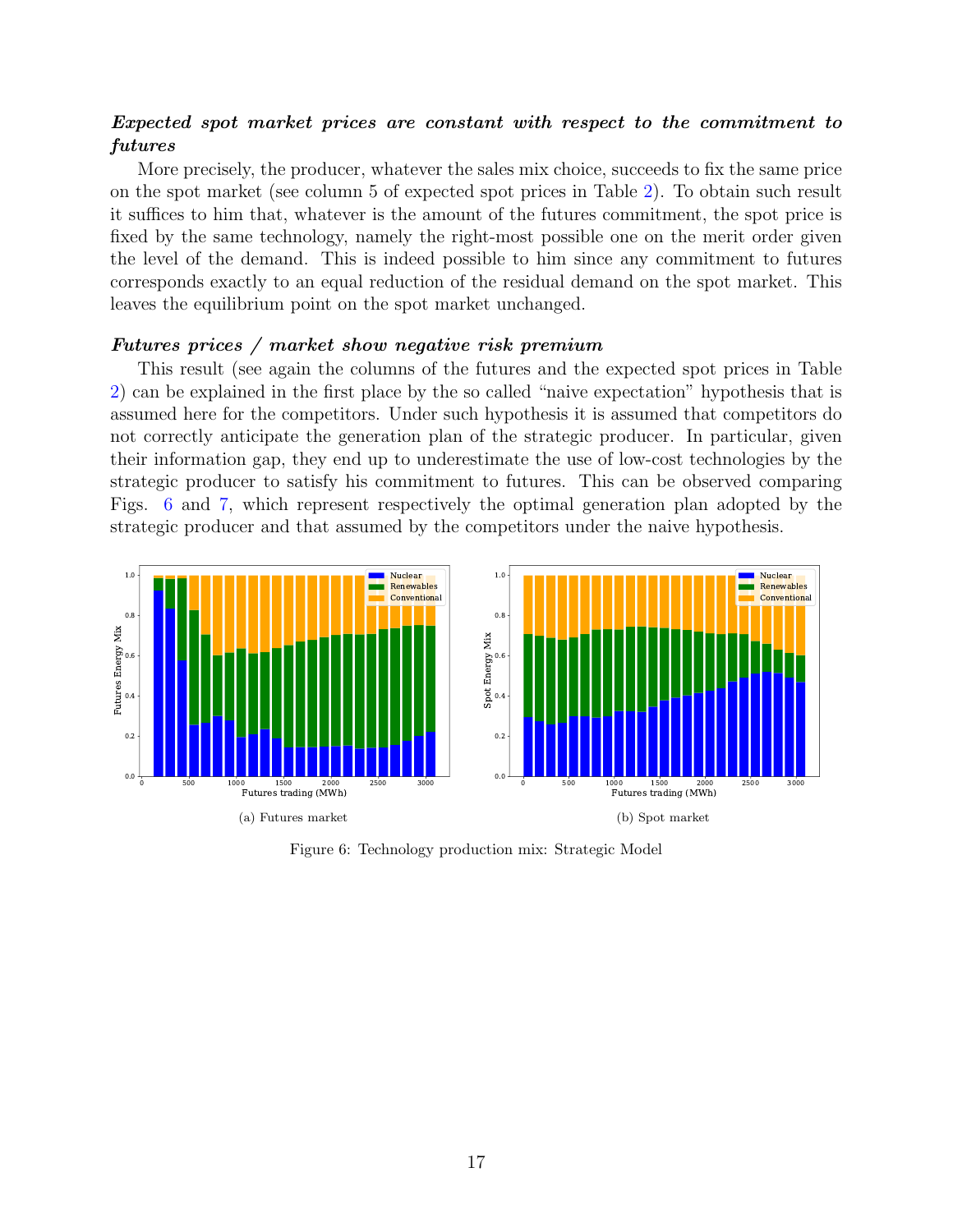<span id="page-17-0"></span>

Figure 7: Technology production mix: Naive Model

The immediate consequence is that the competitors obtain an over estimation of low cost technologies on the spot market, which of course reduces the value of the expected spot price and ultimately that of the futures price, given by the fundamental equation [\(1d\)](#page-5-3).

A partial mitigation to the doom of negative risk premium can be that played by the parameter  $\alpha$  appearing in the balance constraint [\(2b\)](#page-6-2). This parameter interacts with the naive hypothesis letting the competitors assume higher or lower impact on the residual demand (for the spot market) than the exact quantity of futures decided by the strategic producer. Such bias can occur on the real markets, because of the reaction of the competitors, which can emphasize or de-emphasize the decision of the strategic producer. In the first case, competitors react selling more futures than originally planned and so they reduce the residual demand (on the spot market) even more than the strategic producer determines. The contrary occurs in the opposite case. If such parameter is equal to 1, which is the value adopted throughout in this paper, the demand is reduced exactly by the same amount of the futures commitment, if it is higher or lower than 1, we model the emphasizing or the de-emphasizing reaction respectively. In particular, values of  $\alpha < 1$  are expected to sustain the futures price and to re-balance negative risk premium.

While our general findings point out that futures prices show negative risk premium, the well-known paper of [Bessembinder and Lemmon](#page-21-8) [\(2002\)](#page-21-8) supplies a model where futures prices show both positive and negative risk premia. The origin of such difference can be traced to the specific hypotheses about the producers. More precisely, the two cited authors assume that all producers are the same with respect to capacity (actually with no upper limit) and same cost function. On the contrary, we consider producers with different generating technologies and sizes and let the strategic producer be large enough to affect the market price. Besides, the two authors take the demand as the only source of uncertainty, while we consider a larger set of uncertainty, including both generation levels and direct costs. Assuming that all producers are the same is not compatible with the "naive" hypothesis adopted in this paper. Eliminating any information gap between rivals and the strategic producer would let the latter forecast correctly the expected market price. Under such setting our model would perfectly equate futures price to expected spot price, eliminating chances for both positive and negative risk premium. So [Bessembinder and Lemmon](#page-21-8) [\(2002\)](#page-21-8)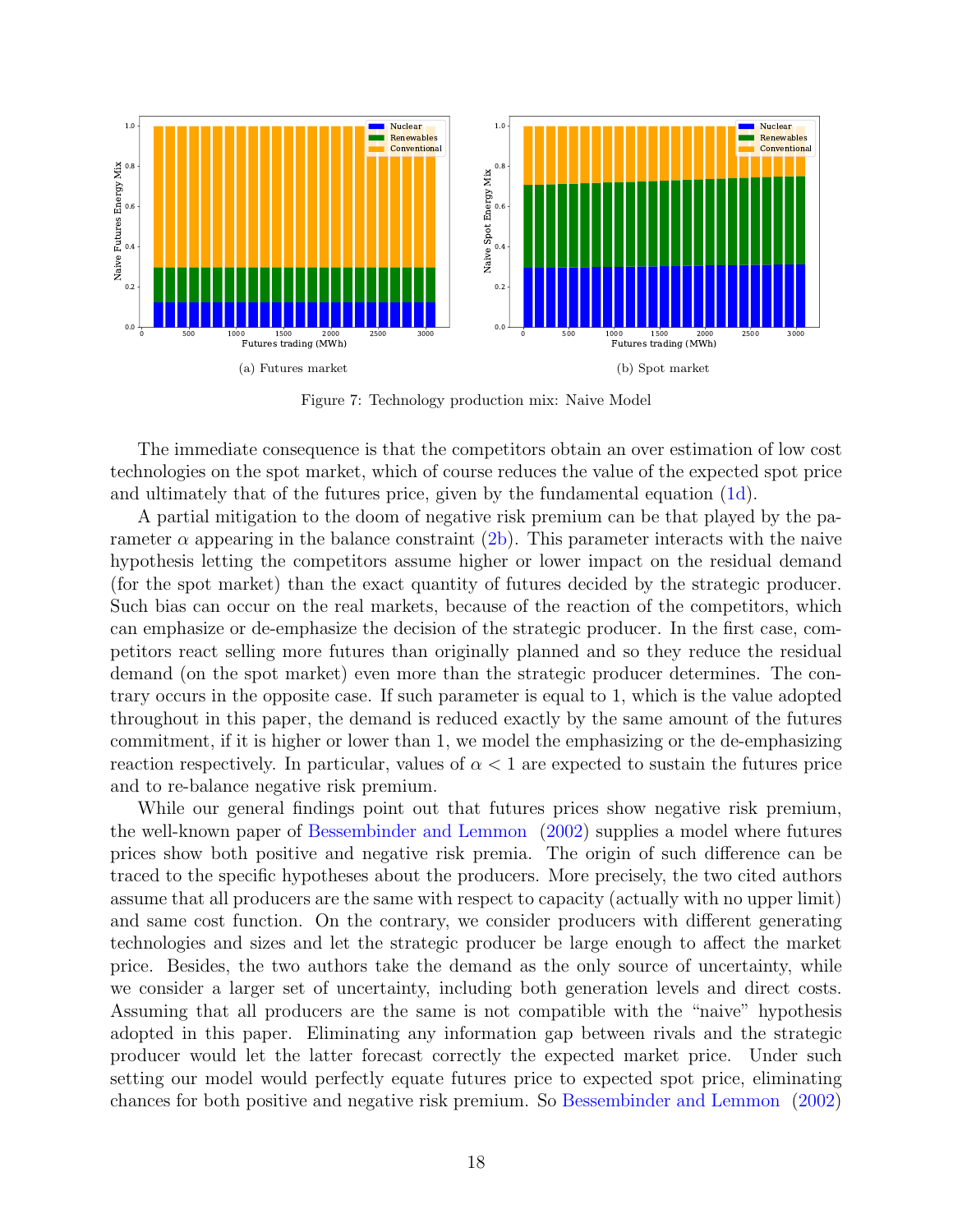model is not directly comparable to our. That model grounds on the distribution properties of the demand to explain why futures price can positive or negative risk premia. Our model focuses on the information gap between the strategic producer and his/her rivals. As long as such information gap underestimates the market power of the strategic producer, our model predicts that futures prices are in backwardation.

# 3.4. Data analysis of the low-level solutions

To add a clearer view of the output of the optimal strategy commented in the previous points, we also add a particular analysis based on a combination of cluster and discriminant analysis. The object of this data analysis has been the optimal solutions adopted in each of the 300 random scenarios (at the low-level problem), for two commitment of futures, namely 250 and 2250. In particular, the observed variables are those listed in the first column of Table [3.](#page-20-0)

Cluster analysis. The 300 scenarios have been first grouped in 4 clusters, by means of hierarchical criterion based on Ward method. Only two variables have been used to this purpose: the random level of the demand and of the total renewables output. These two variables, as we have seen in the previous section, are those which have a significant impact on both the expected profit and the CVaR of profit for our producer. Two additional clusters have been added manually, namely clusters 5 and 6, separating them manually from clusters 2 and 3 respectively. The reason of this intervention was to highlight separately the particular feature of such sub-scenarios, namely the outcome of a spot market closing at zero price.

Discriminant analysis., The main purpose of this analysis was to work out unified picture of the 6 clusters on two discriminant axis. Figure [\(8\)](#page-19-0) provides such a representation. The horizontal axis is positively correlated with high levels of the demand and renewables output (Tot renew and Demand, in the figure). The vertical one with the impact of passing from a futures commitment of 250 to 2250 for:

- overall profit  $(\Delta \; Profit),$
- spot profit for renewables  $(\Delta$  *Profit\_renew\_spot*)
- futures profit for nuclear plants  $(\Delta \; Profit\_nuclear\_futures)$ .

This analysis confirms and highlights a few interesting facts.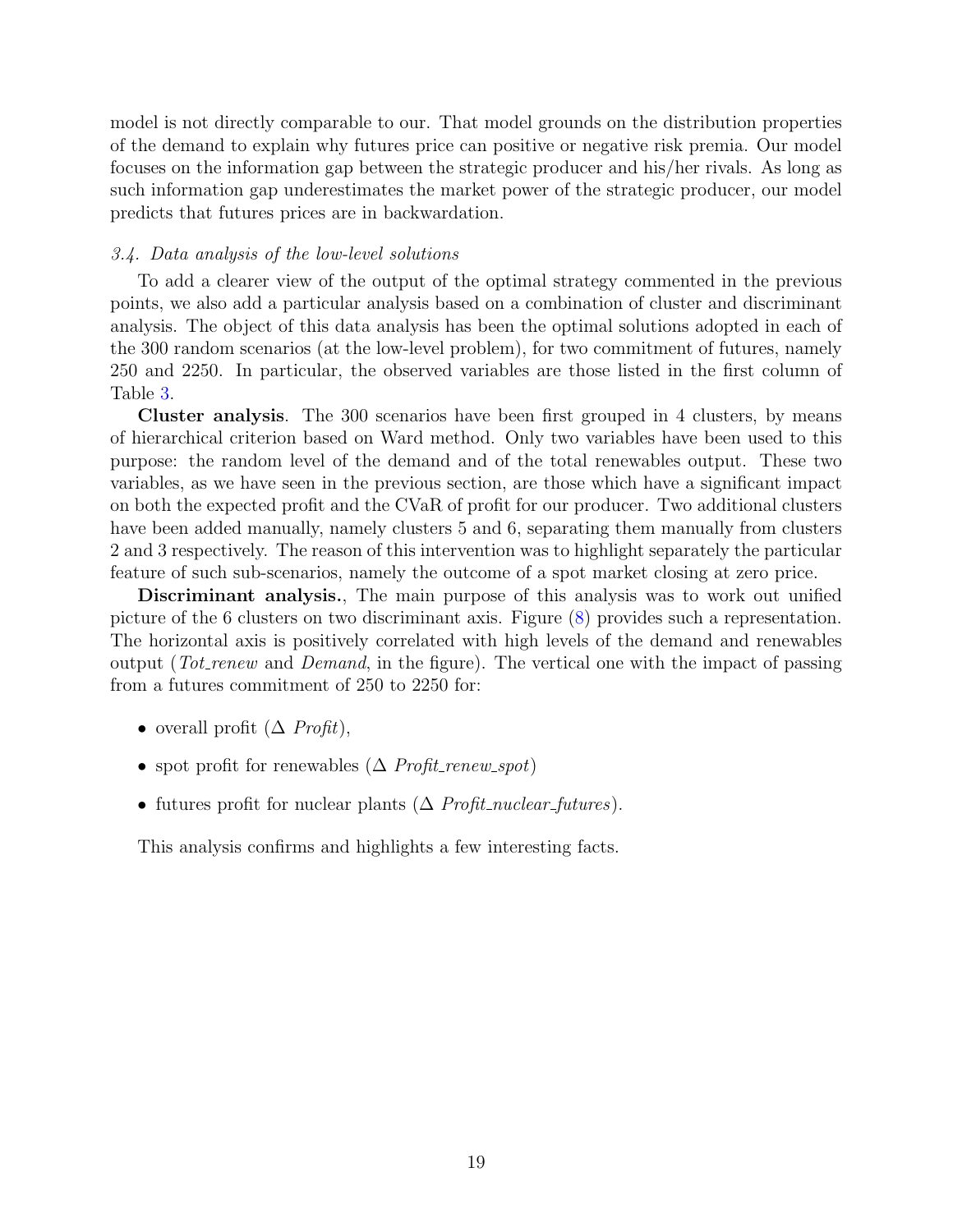<span id="page-19-0"></span>

Figure 8: Discriminant analysis

Futures contracts really make a difference in the worst-case scenarios. We can see this observing in particular the scenarios in cluster 5 and 6. In these scenarios the spot market closes at zero price, provides no profit and the only income is based on the futures commitment. So, with a short position in futures of 250 the income is 9'799'000  $\in$  and it grows to 84'400'000  $\epsilon$  passing to a position of 2250 (see Table [3\)](#page-20-0), which a substantial improvement. The neatly separated position of these clusters from all the other ones in Figure [\(8\)](#page-19-0) shows clearly such an impact.

Futures contracts also help when renewables output is large. As we have already commented, large renewable output can produce severe drops in price, even when demand is average. This is of course a serious problem for an electricity producer. We can see this situation in the case of the scenarios in cluster 2, where the renewables output averages to 8818 MWh (see Table [3\)](#page-20-0). Joint with an average demand of  $16'879$  MWh this produces a spot price of  $38.9 \in$ , which is a drop of  $-11.2\%$  with respect to the case of cluster 4. However, the drop in the overall profit is equal to  $-3'691 \text{ } \in \text{ }$  and  $-13513 \text{ } \in \text{ }$ , that is only  $-2.7\%$  and  $-9\%$  with respect to the levels of the profit in cluster 4, adopting a futures position of 2250 and 250 respectively.

The general rule is to satisfy futures commitment with low costs technologies. As we can see in the cases of the scenarios in clusters 2, 5 and 6 (the lowest prices scenarios) passing from 250 to 2250 short futures position helps substantially to improve the profit performance. Observing Table [3](#page-20-0) the optimal generation in these cases plan consists of moving low costs technologies from spot market to futures in order to guarantee that spot price keeps as high as possible. In the case such strategy does not succeed to keep the spot price high enough or even zero (i.e. as in clusters 5 and 6), the income of the futures channel provides a good insurance anyway.

# 4. Conclusions

The model proposed here allows us to analyse several interesting details of the joint sales mix and generation plan management decisions, as well as to understand some significant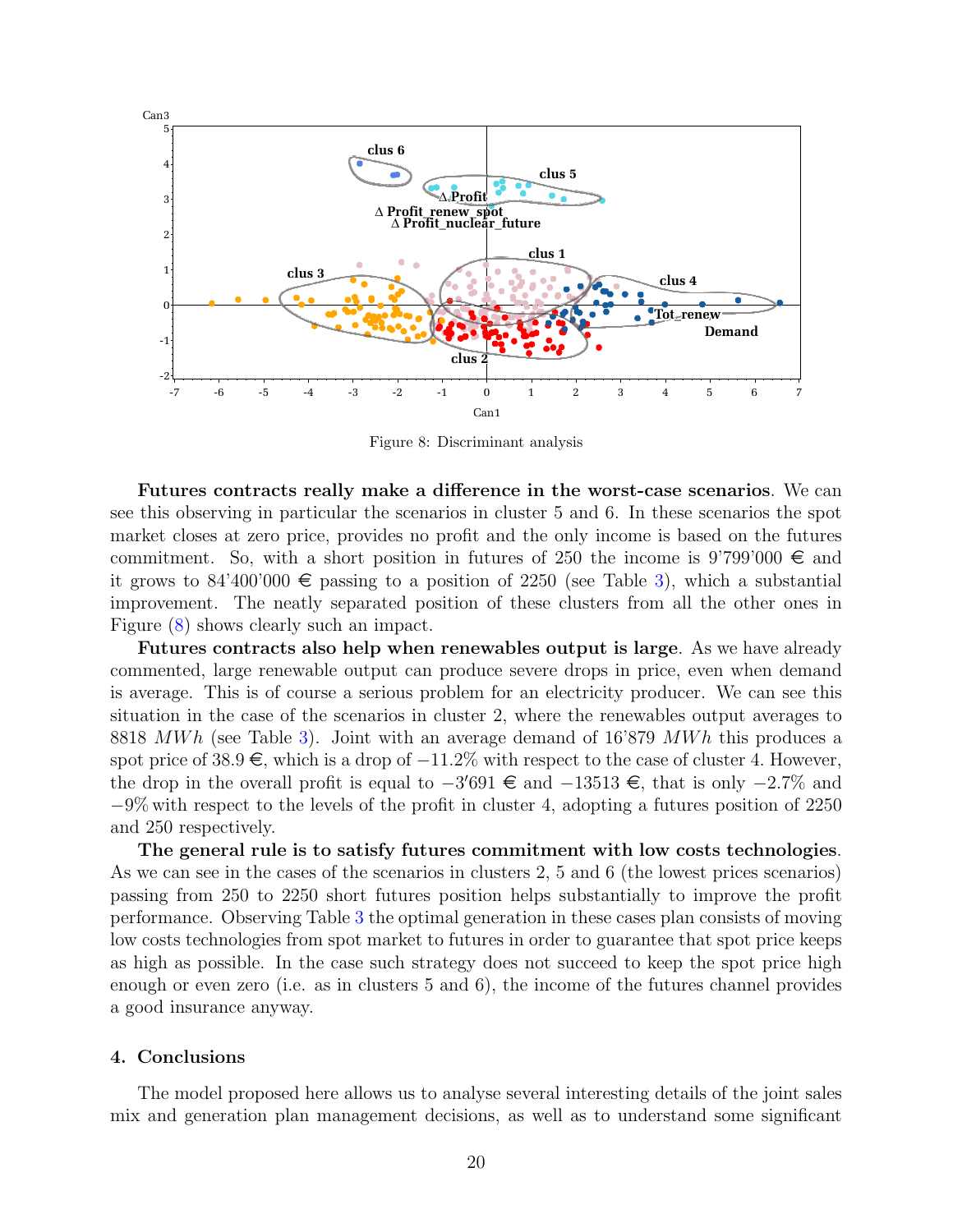Table 3: Clusters average values

<span id="page-20-0"></span>

|                                               | clust1    | clust2    | clust3    | clust4    | clust <sub>5</sub> | clust <sub>6</sub> |
|-----------------------------------------------|-----------|-----------|-----------|-----------|--------------------|--------------------|
| Tot_renew_out $(MWh)$                         | 6'413     | 8'818     | 5'350     | 8'324     | 8'842              | 5'993              |
| $Str_R$ -Renew <sub>-out</sub> $(MWh)$        | 1'605     | 2'198     | 1'337     | 2'061     | 2'196              | 1'582              |
| Demand $(MWh)$                                | 20'770    | 16'879    | 15'135    | 24'175    | 12'435             | 10'265             |
| Profit - Fut.250 ( $\in 000$ )                | 129'676   | 135'941   | 110'017   | 149'454   | 9'799              | 9'799              |
| Profit - Fut. 2250 ( $\epsilon$ 000)          | 114'449   | 130'378   | 99'362    | 134'069   | 82'044             | 82'044             |
| $\Delta$ Profit ( $\epsilon$ 000)             | $-15'226$ | $-5'562$  | $-10'655$ | $-15'385$ | 72'245             | 72'245             |
| Spot Price $(\epsilon/MWh)$                   | 43.7      | 38.9      | 41.5      | 43.8      | 0.0                | 0.0                |
| $\Delta$ Str_Spot_Nucl $(MWh)$                | $-18$     | $-134$    | $-139$    | $-49$     | $-458$             | $-928$             |
| $\Delta$ Str_Spot_Renew $(MWh)$               | $-1'138$  | $-1'510$  | $-1'136$  | $-1'176$  | $-1'302$           | $-902$             |
| $\Delta$ Str_Spot_Conven $(MWh)$              | $-845$    | $-356$    | $-724$    | $-775$    | $\theta$           | $\Omega$           |
| $\Delta$ Str_Fut_Nucl $(MWh)$                 | 18        | 134       | 139       | 49        | 476                | 735                |
| $\Delta$ Str_Fut_Renew $(MWh)$                | 1'138     | 1'510     | 1'136     | 1'176     | 1'524              | 1'265              |
| $\Delta$ Str_Fut_Conv $(MWh)$                 | 845       | 356       | 724       | 775       | $\theta$           | $\theta$           |
| $\Delta$ Profit_nuclear_spot ( $\in 000$ )    | $-656$    | $-4'913$  | $-5'523$  | $-2'067$  | $\theta$           | $\theta$           |
| $\Delta$ Profit_renew_spot ( $\in 000$ )      | $-49'574$ | $-58'309$ | $-46'489$ | $-51'356$ | 0                  | $\theta$           |
| $\Delta$ Profit_conv_spot ( $\in 000$ )       | $-4'382$  | $-1'471$  | $-3'032$  | $-4'042$  | 0                  | 0                  |
| $\Delta$ Profit_nuclear_futures ( $\in 000$ ) | 43        | 4'291     | 4'505     | 1'148     | 17'220             | 26'586             |
| $\Delta$ Profit_renew_futures ( $\in 000$ )   | 41'402    | 55'011    | 41'350    | 42'822    | 55'025             | 45'659             |
| $\Delta$ Profit_conv_futures ( $\in 000$ )    | $-2'060$  | $-172$    | $-1'466$  | $-1'891$  | $\theta$           | $\Omega$           |

facts on power markets. In this model we let futures prices be an endogenous (risk neutral) expectation of the equilibrium spot price of electricity. The way such expectation is estimated is therefore of crucial importance. As long as market players cannot fully predict the optimal management decisions of a major producer, they introduce a negative bias in spot price expectation and set a negative risk premium. To the best of our knowledge this is the first attempt to introduce an information gap hypothesis to model negative risk premia of futures in the power sector. Besides the theoretical interest on its own, this has significant consequences on the role that futures and in general fixed prices contracts can play for to a large energy producer, that is one that can at least partially control the spot price of electricity. In particular, as we observe in the paper, fixed price contracts end up providing just a risk hedging role. This is not an obvious conclusion in the case of power markets, where opportunities to partially control the price of electricity exist, since storability is limited, demand is highly rigid (especially in the short run) and in most cases these markets are highly concentrated. As the empirical and theory literature have shown, futures prices on electricity markets can show as well be positive risk premium, and in this case a strategic producer can enter short futures positions following (rationally) a speculative purpose. In any case, the "naive hypothesis" provides a new potential explanatory factor to the empirical models of futures risk premia, that can be tested empirically comparing them in different markets, with different concentration levels and during periods of different volatility and market predictability.

Our results show that the risk reduction provided increasing the short position of futures in the sales mix is substantial, with the CVaR of lowest profits improving about linearly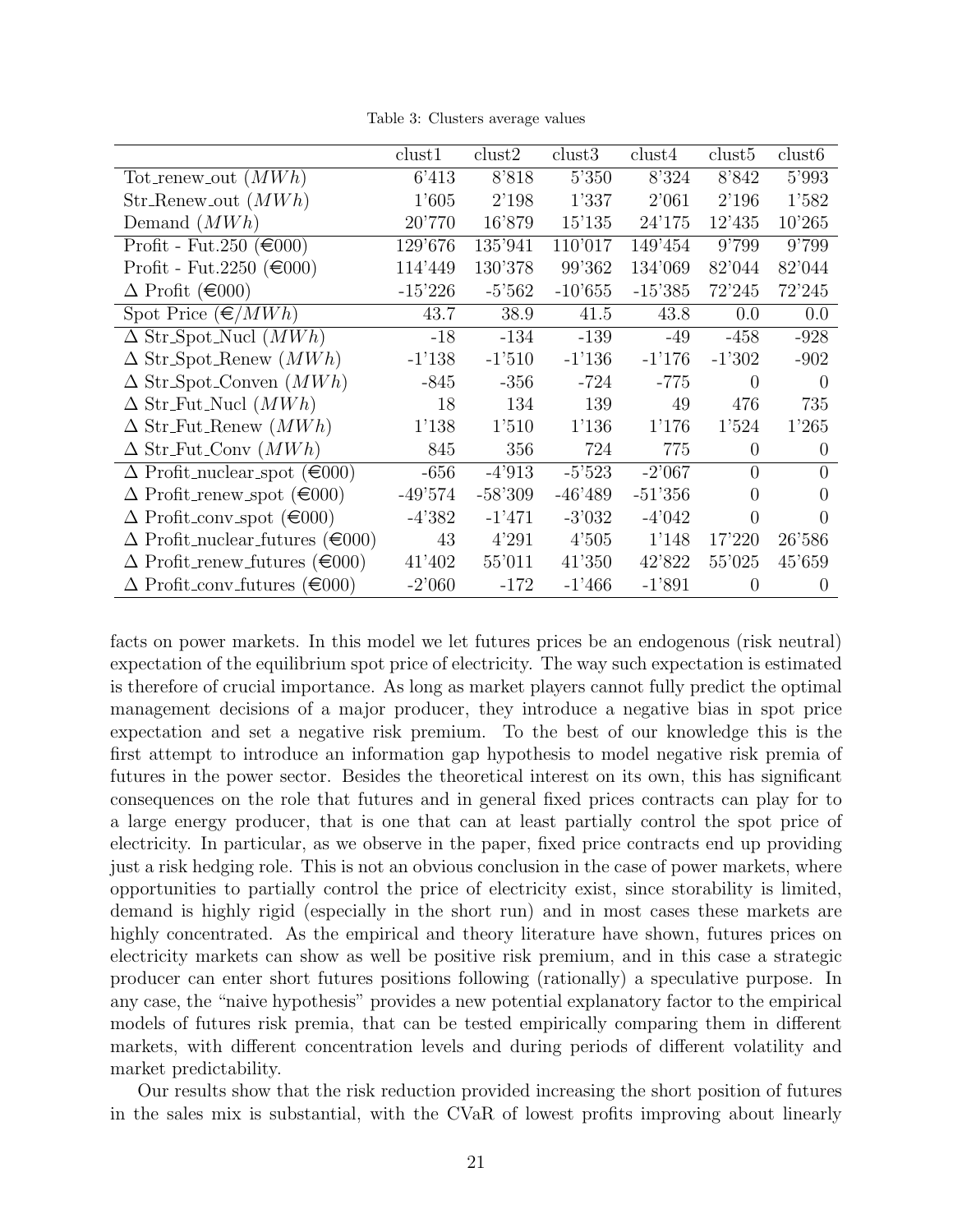with the level of the futures. At the same time, we show that the futures position cannot be increased indefinitely, since there is a maximum threshold which is not optimal to exceed. Such threshold depends on several fundamental market and idiosyncratic variables (i.e., of the strategic producer), as well as on the volatility of the renewables output. We show the mechanics through which futures deploy an effective hedge of risk. As it can be expected, futures reduce the expected profit in the scenarios where profit level is high but guarantee substantial profit levels in the lean scenarios. The interesting point highlighted here is how the futures positions combine optimally with the generation plan. In short, the strategic producer satisfies the commitment in futures giving priority to low generation costs technologies. In this way he guarantees a safe profit in the lean scenarios and, at the same time, maximizes the expectation of the spot price of electricity. The analysis also pointed out the different contributions of the sales mix to reduce the CVaR of profits. In particular, we considered three (joint) major sources of uncertainty in this paper: volatility of demand, of renewables output and direct generation costs (i.e., the cost of fuels). We showed that taking short futures position strongly improves the CVaR in the scenarios of low demand. Besides, futures offer a partial risk reduction with respect to the volatility of renewables output, since they effectively protect only the cases of high output levels. On the contrary, futures offer no protection against the volatility of generation costs.

# Bibliography

#### References

- <span id="page-21-5"></span>Adabi, F., Mozafari, B., Ranjbar, A.M. and Soleymani, S., 2016. Applying portfolio theory-based modified ABC to electricity generation mix. Electrical Power and Energy Systems, 80: 356-362.
- <span id="page-21-7"></span>A¨ıd, R., Chemla, G., Porchet, A., and Touzi, N., 2011. Hedging and Vertical Integration in Electricity Markets. Management Science, 57(8):1438–1452.
- <span id="page-21-0"></span>Allaz, B., 1992. Oligopoly, Uncertainty and Strategic Forward Transactions. International Journal of Industrial Organization, 10(2):297–308.
- <span id="page-21-1"></span>Allaz, B., and Vila, J.-L., 1993. Cournot Competition, Futures Markets and Efficiency. Journal of Economic Theory,  $59(1):1-16$ .
- <span id="page-21-6"></span>Anderson, E. J., and Hu, X., 2008. Forward Contracts and Market Power in an Electricity Market. International Journal of Industrial Organization, 26:679–694.
- <span id="page-21-2"></span>Alvarez-Ramirez, J. and Escarela-Perez, R., 2010. Time-dependent correlations in electricity markets. Energy Economics, 32: 269-277.
- <span id="page-21-4"></span>Bell, W. P., Wild, P., Foster, J., and Hewson, M., 2015. Wind speed and electricity demand correlation analysis in the Australian National Electricity Market: Determining wind turbine generators' ability to meet electricity demand without energy storage. Economic Analysis and Policy, 48: 182-191.
- <span id="page-21-8"></span>Bessembinder H., Lemmon M.L., 2002. Equilibrium Pricing and Optimal Hedging in Electricity Forward Markets. The Journal of Finance, 57(3): 1347-1382.
- Bezanson, J., Edelman, A., Karpinski, S., and Shah, V. B., 2017. Julia: A fresh approach to numerical computing. SIAM review,  $59(1)$ : 65-98.
- <span id="page-21-3"></span>Boroumand, R.H., Goute, S., Porcher, S. and Porcher, T., 2015. Hedging strategies in energy markets: The case of electricity retailers. *Energy Economics*, 51: 503-509.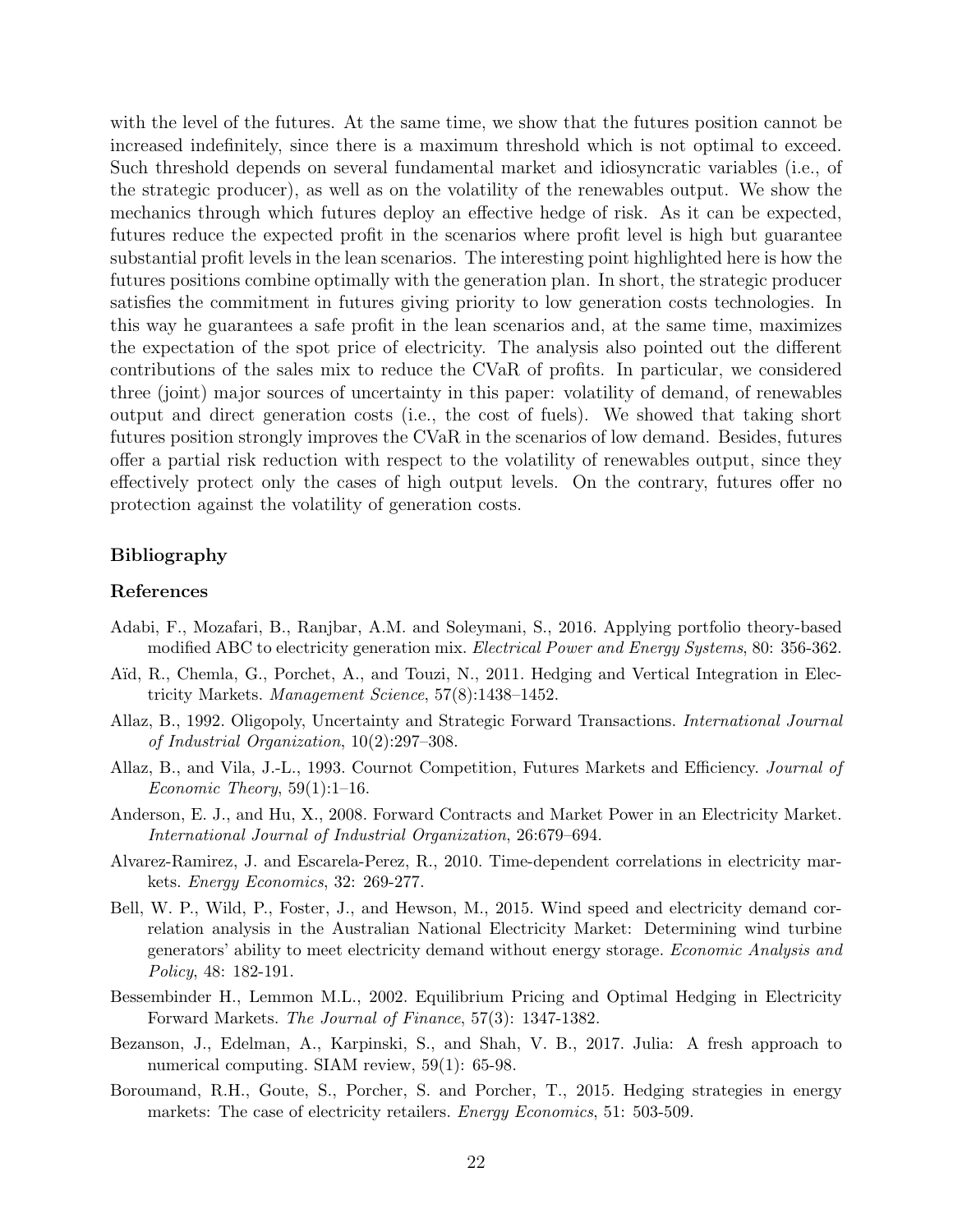- <span id="page-22-7"></span>Bushnell, J., 2007. Oligopoly Equilibria in Electricity Contract Markets. Journal of Regulatory Economics, 32:225-245.
- <span id="page-22-8"></span>Carrión, M., Conejo, A. J., and Arroyo, J. M., 2007. Forward Contracting and Selling Price Determination for a Retailer. IEEE Transactions on Power Systems, 22(4):2105–2114.
- <span id="page-22-3"></span>Chaiamarit, K. and Nuchprayoon, S., 2014. Impact assessment of renewable generation on electricity demand characteristics. Renewable and Sustainable Energy Reviews, 39: 995-1004.
- <span id="page-22-9"></span>Conejo, A. J., García-Bertrand, R., Carrión, M., Caballero, A., and de Andres, A., 2008. Optimal Involvement on Futures Markets of a Power Producer. IEEE Transactions on Power Systems, 23(2):703–711.
- Conejo, A. J., Carrión, M., and Morales, J. M. (2010). Decision making under uncertainty in electricity markets (Vol. 1). New York: Springer.
- <span id="page-22-2"></span>Cutler, J. N., Boerema, N. D., MacGill, I. F. and Outhred, H. R., 2011. High penetration wind generation impacts on spot prices in the Australian national electricity market. Energy Policy, 39: 5939-5949.
- <span id="page-22-5"></span>Delarue, E., De Jonghe, C., Belmans, R. and D'haeseleer, W., 2011. Applying portfolio theory to the electricity sector: Energy versus power. Energy Economics, 33: 13-23.
- <span id="page-22-4"></span>Dillig, M., Jung, M. and Karl, J., 2016. The impact of renewables on electricity prices in Germany – An estimation based on historic spot prices in the years 2011-2013. Renewable and Sustainable Energy Reviews, 57, pp. 7-15.
- <span id="page-22-1"></span>Dong, L., and Liu, H., 2007. Equilibrium Forward Contracts on Nonstorable Commodities in the Presence of Market Power. Operations Research, 55(1):128–145.
- Dunning, I., Huchette, J., and Lubin, M., 2017. JuMP: A modeling language for mathematical optimization. SIAM Review, 59(2): 295-320.
- Ehrenmann, A., and Smeers, Y. (2011). Generation capacity expansion in a risky environment: a stochastic equilibrium analysis. Operations research, 59(6), 1332-1346.
- <span id="page-22-12"></span>ESIOS, 2021. Electric Spanish System Operator. https://www.esios.ree.es/en
- <span id="page-22-6"></span>Falbo, P., Felletti, D. and Stefani, S., 2010. Integrated risk management for an electricity producer. European Journal of Operational Research, 207: 1620-1627.
- <span id="page-22-0"></span>Falbo P., Ruiz C., 2019, Optimal sales-mix and generation plan in a two-stage electricity market, Energy Economics, 78, 598-614
- <span id="page-22-10"></span>Fanzeres, B., Street, A., and Barroso, L. A., 2015. Contracting strategies for renewable generators: A hybrid stochastic and robust optimization approach. IEEE Transactions on Power Systems, 30(4): 1825-1837.
- Fortuny-Amat, J., and McCarl, B., 1981. A representation and economic interpretation of a twolevel programming problem. Journal of the operational Research Society, 32(9): 783-792.
- García-González, J., Parrilla, E., and Mateo, A. (2007). Risk-averse profit-based optimal scheduling of a hydro-chain in the day-ahead electricity market. European Journal of Operational Research, 181(3), 1354-1369.
- Gurobi Optimization, Inc., 2018. Gurobi Optimizer Reference Manual, http://www.gurobi.com.
- Inzunza, A., Moreno, R., Bernales, A., and Rudnick, H. (2016). CVaR constrained planning of renewable generation with consideration of system inertial response, reserve services and demand participation. Energy Economics, 59, 104-117.
- <span id="page-22-11"></span>Marí, L., Nabona, N. and Pagès-Bernaus, A., 2017. Medium-term power planning in electricity markets with pool and bilateral contracts. European Journal of Operational Research, 260(2), 432-443.